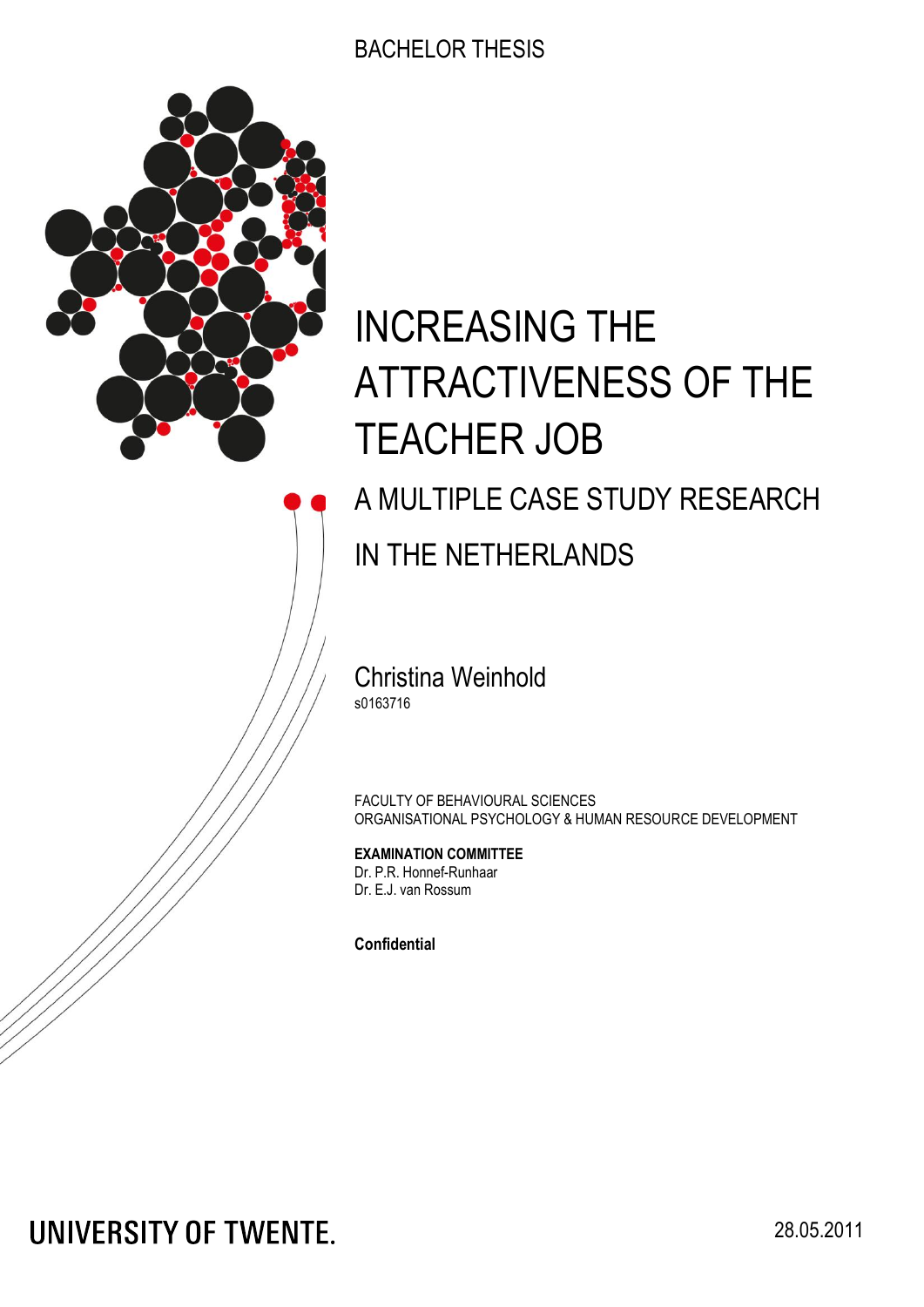#### **Abstract**

The goal of the study was testing the visions different parties, teachers, HRM professionals and headmasters, have over professional development and how this affects the attractiveness of the teacher job. There was analyzed whether or not consensus is present between these parties in two different schools. Presence of consensus was tested on basis of three variables, the motivational basis of professional development, the amount of control of the teacher upon professional development and the influence professional development have on the attractiveness of the teacher job. Furthermore, there was examined a possible relation between the found degree of consensus and the perceived attractiveness of the teacher job and a hypothesis was stated. On basis of a multiple case study research and with help of a guideline-based interview broadly consensus was found between the three parties. It is hypothesized that high consensus over professional development is related to perceived high attractiveness of the teacher job. Additionally, practical implications are formulated over the best implementation of professional development regarding the motivational basis and the amount of control of the teacher.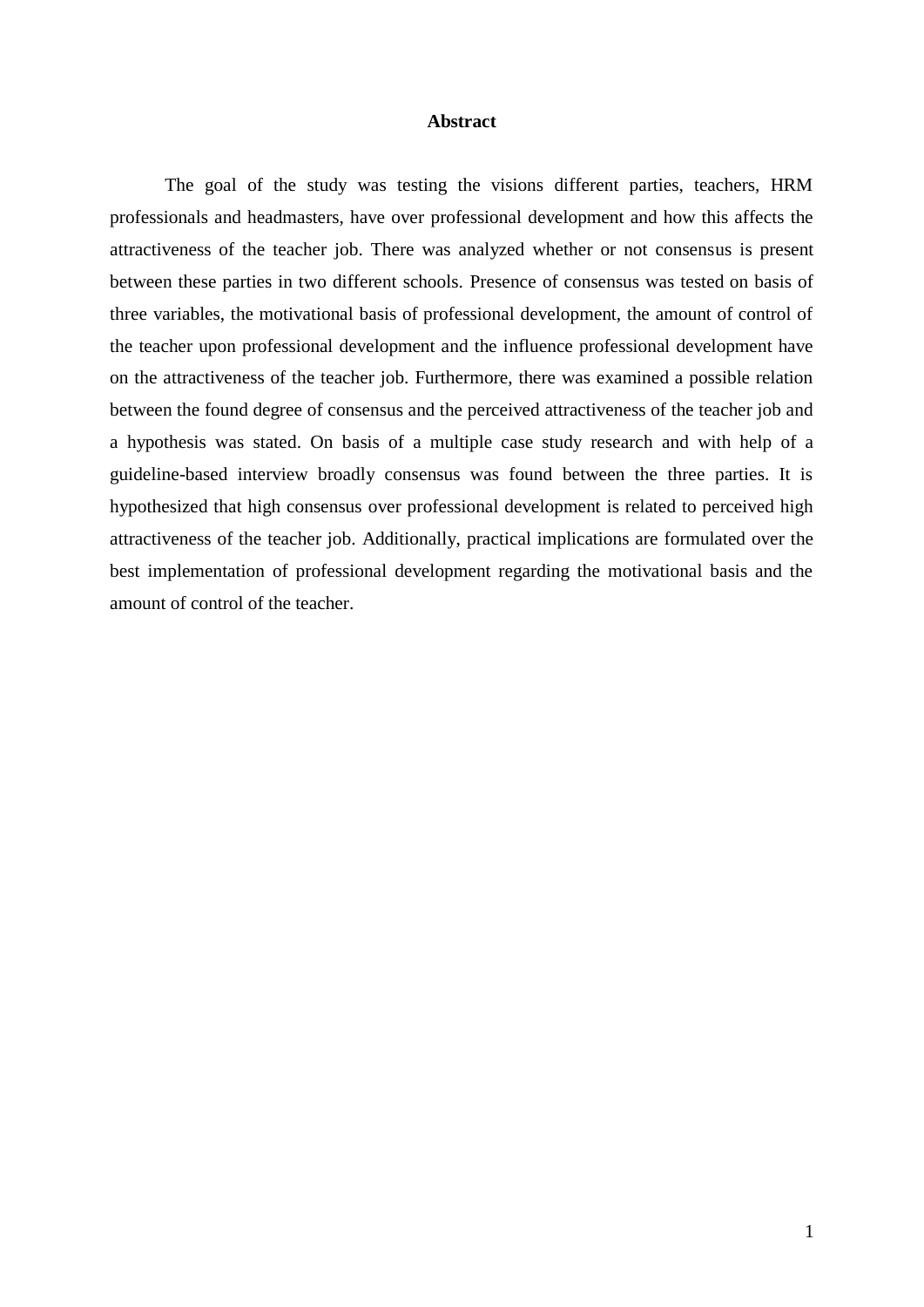#### **Introduction**

In the Netherlands there is a lack of teacher. This leads to bigger classes, less lectures and the higher risk of leaving school without degree. As a consequence for the society, quality of education could not be guaranteed (Waterreus, Gramberg, & Löhner, 2006).

Why is there a deficiency of teachers? One study from Huyge, Siongers, and Vangoidsenhoven (2009) suggested that the job as a teacher is experienced as less attractive by high-school graduates than formerly. Some reasons are difficulties to begin a job as a teacher, work pressure and complicate administration. Also the lack of possibilities of professional development is an aspect which does not satisfy high-school graduates.

The government of the Netherlands developed two different forms of instruments to solve the lack of teacher: qualitative and quantitative solutions. Quantitative solutions are the possibilities to increase the number of professionals through career changers, class-assistants and the obligation of students to help one year in education after graduation ("onderwijsdienstplicht") (Wartenbergh-Cras, Vrieze, & VanKessel, 2002). Class-assistants and alumni are teaching staff without a full education and without long-term availability. Thus, this is no optimal solution, because quality and durability cannot be ensured. The use of career changers is also not without problems. There is a high danger of job loss identified, especially in the beginning of the occupational career. This is a reason for not changing the current job into the job as a teacher with low job safety (Huyge et al., 2009). Further, there is a difference in the feeling of being well prepared for the job. Teachers, who followed the original education, have a big advantage compared to their career changer colleagues. These have a less stable attachment with the profession of a teacher. As a consequence, teachers with a short duration of education often leave school after a short period of time (Aelterman & Engels, 2003). Because of the uncertain durability of these solutions, they should not be the basis of policy against the lack of teacher. Qualitative solutions are achievement-oriented rewards ("functiemix"), holiday settlements, conditions of employment, possibilities of professional development and more co-determination (OCW, 2009). The qualitative solutions can be externally and internally oriented. External reasons to choose the teacher career are holiday settlements, fee and conditions of employment. Internal reasons are the contents of the education and profession. It is worth mentioning that teacher choose their employment much more on basis of the internal than the external characteristics. (Huyge et al., 2009; Runhaar, Sanders, & van Rijn, 2009.). Though, also making the profession of teacher more attractive on basis of externally oriented solutions appears not to be the optimal solution.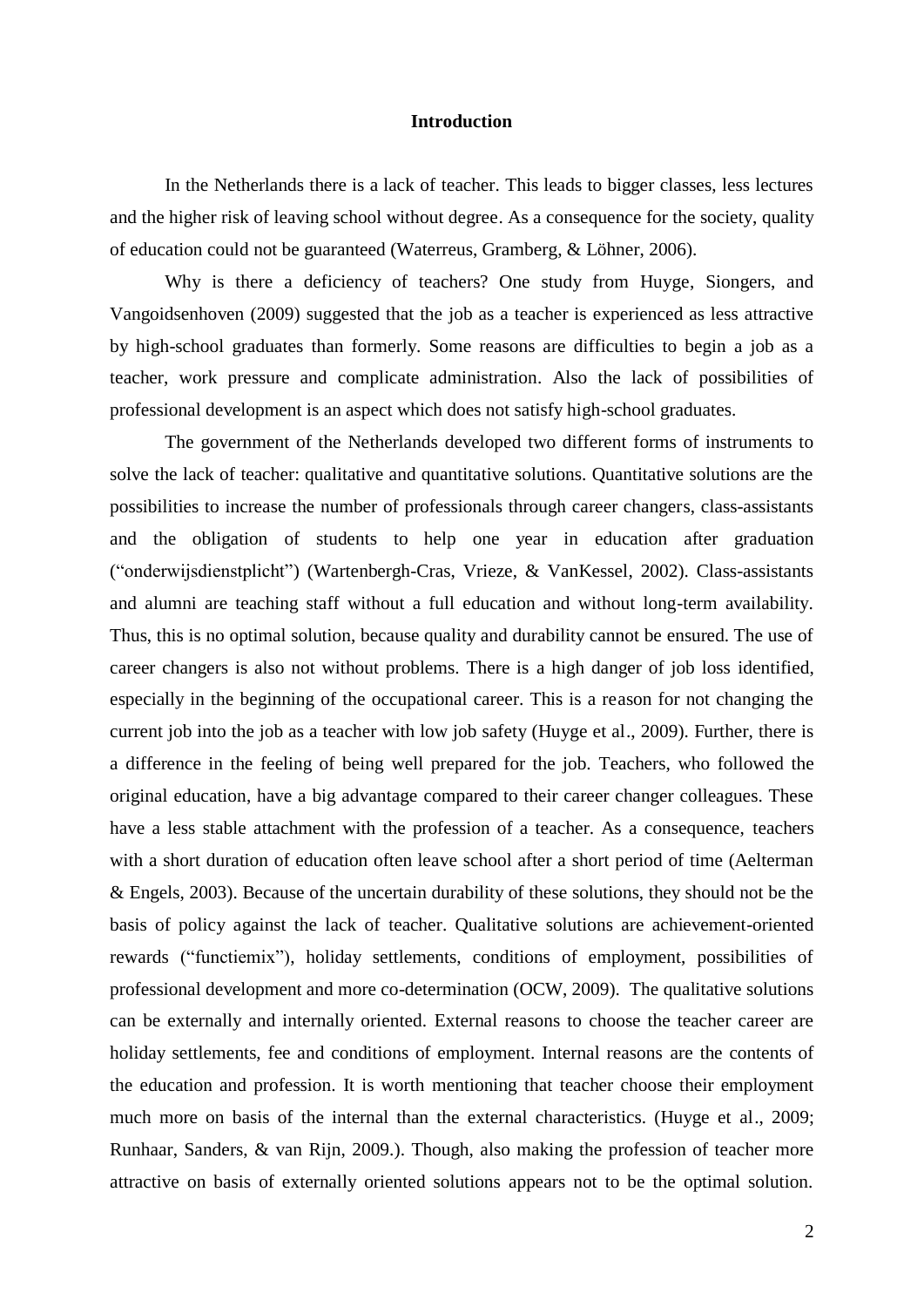More possibilities for professional development and more co-determination are internal qualitative motivations of teacher to receive a better education and to reach a higher position (Runhaar et al., 2009).

Wartenbergh-Cras et al. (2002) examined which information people, who are thinking about becoming a teacher, would like to possess. The prior need concerns information about required schoolings and the possibility of getting holiday for these (21 %). Less information is needed about manners at school and handling of children (15%), payment and labor conditions (11%), guidance at school (10%) and authorization and growth opportunities (5%). Thus, the option of schoolings seems crucial for the teachers. Recent studies claim that dissatisfaction of teachers is additionally caused by a lack of possibilities of professional development (Vermeulen & van der Aa, 2008; Vrielink & Hogeling, 2008). Additionally, recent discussions in the Netherlands seem to suggest that professional development have to be a central goal in the fight against the lack of teacher (OCW, 2007 ; van Veen, Meirink, & Zwart, 2009). One of the instruments, implemented by the Netherlands department of education, culture and science (OCW), is "integraal personeelsbeleid" (SBO, 2005). The goal is making professional development of teachers more active, systematic and geared to the goals of the organization (Fullan & Hargreaves, 1992). Through "integraal personeelsbeleid", the job as a teacher should be made more attractive (Meesters, 2003). By a labor agreement ("CAO"), the implementation of "integraal personeelsbeleid" is compulsory for schools (Lubbermann & Klein, 2003).

One condition for the implementation of "integraal personeelsbeleid" is that there is interaction between differing forms of parties, in this case politicians (develop), headmaster and HRM professionals (carry out) and teachers (use). The effect is developing a similar meaning about "integraal personeelsbeleid" which has an effective realization of this as consequence (Kamphorst, 2006; Runhaar & Sanders, 2007). This agreement between parties in their view about the event-effect relationship is named by Kelley (1972) as "consensus". Consensus is, next to "distinctiveness" and "consistency", one of the conditions that teachers can interpret the setting of the HRM system clearly. This leads to a strong HRM system by which a school can perform better because the intended organizational climate is present (Bowen & Ostroff, 2004).

It is clear that professional development is important for making the teacher job more attractive and thereby minimizing the lack of teacher. It is also suggested that consensus is a condition that professional development can be implemented successfully. In this study, the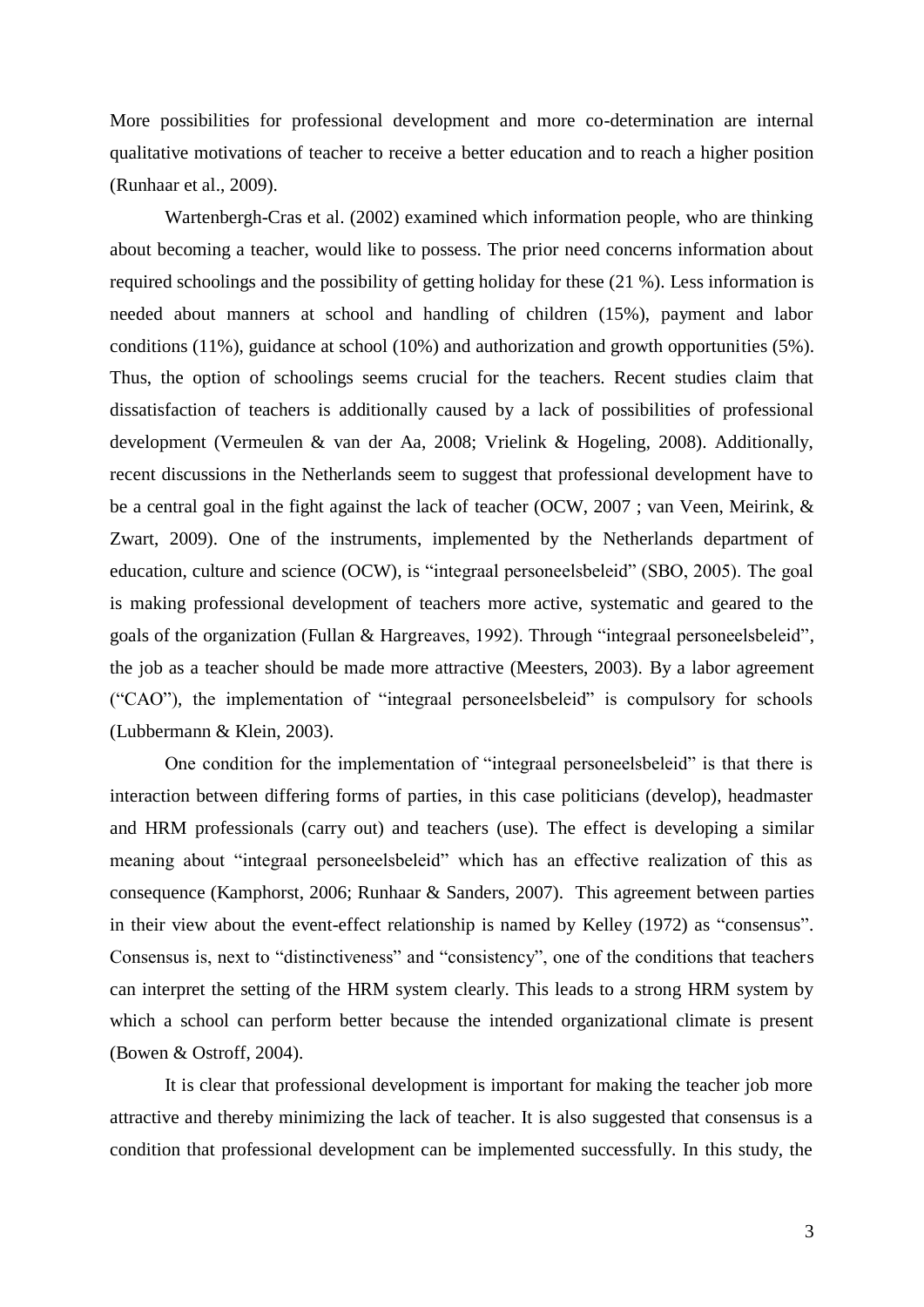goal is to analyze whether or not consensus is present between the concerned parties. This leads to the research question:

*To which extent is consensus between the involved actors concerning to possibilities of professional development present?*

The influence of the well of not presence of consensus upon the perceived degree of attractiveness of consensus can also be examined. On the basis of the results, hypotheses for further research can be constructed.

In the following, the theory used in this study will be outlined. The phenomenon consensus between parties is highlighted first and professional development is introduced. Next the methods used in this article are described. Qualitative studies and the multiple casestudy approach are introduced. Further, the participants, the materials and the data-analysis are explained. Finally, the conclusions and discussion is formulated. Thereby, the general conclusions, the limitations and suggestions for further studies and practical implications are summarized.

#### **Theory**

#### **Consensus between Parties**

When consensus is present, there will be made more accurate attributions about what consequences result out behaviors and responses. High agreement between message senders can help fostering consensus (Fiske & Taylor, 1991). There are two different ways how the agreement can be facilitated. First, if more individuals send comparable messages (Lado & Wilson, 1994) and second, through minimizing the disagreement between multiple decision makers. It is hard sending unambiguous and internally consistent messages towards the employees. As a result, it is very likely that different employees will perceive deviating eventconsequence relationships (Bowen & Ostroff, 2004).

#### **Professional Development**

Professional development means the way teachers grow during their career (Hall, 1976). It consists out of a lifelong learning and developing processes. This is important because their job consist out of a complex process with the aim of helping students learn. Crucial is that teachers themselves are professionals. Professional development contains out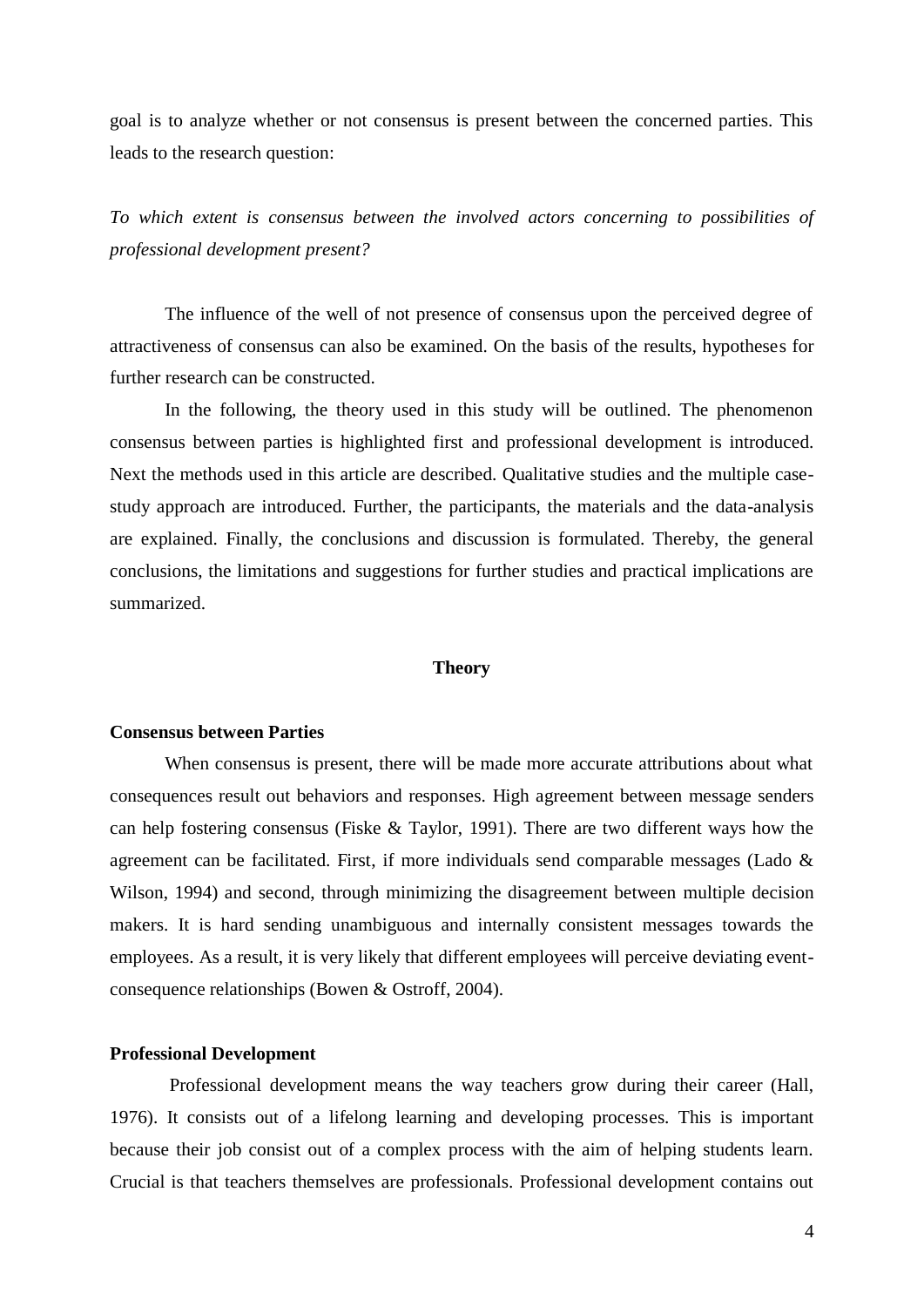of regular opportunities and experiences which have to be planned steadily with the goal to advance growth and development in the profession. The basis is constructivism, which means that teachers are seen as active learners. This includes not only teaching but also assessment, observation and reflection (State University, n.d.). Hereafter, two main characteristics of professional development are introduced more carefully. First, the motivational basis why teachers are staying busy with professional development and second, the amount of control which is present during the professional development. These two variables are important because they are the basis on which the consensus between the three concerned parties is analyzed.

**Motivational basis of professional development.** One differentiation of professional development is according to Patton and McMahon (2006) between "content-related professional development" and "process-related professional development". Content-related professional development is correlated to intrinsic motivation and process-related professional development is related to extrinsic motivation (Patton & McMahon, 2006). Woolfolk (2008) defines motivation as internal condition which activates behavior, states the direction of behavior and maintains it. At extrinsic motivation, the interest is not within the task itself but in the related advantage. Intrinsic motivation, on the contrary, is the natural tendency to seek and master challenges while following personally interests and implementing skills. By intrinsic motivation there is no incentive or punishment needed, the activity itself is the reward (Woolfolk, 2008). Thus, content-related professional development is the desire to always improve the way of working. Contrary, process-related professional development concerns the desire to change position, always reaching a higher level of external career (Patton & McMahon, 2006). According to several authors (Hargreaves, 1998; Lyons, 2004; Wang, 2004), teachers are particularly intrinsic motivated towards work and their pupils. They are comparatively passionate with their job and love to work with children and adolescents. For remaining up to date in professional development, intrinsic motivation is one of the most important motivating forces (Choi & Tang, 2009).

**Amount of control the teacher has on professional development.** Professional development can also be differentiated by the amount of control the teacher has upon it. In formal learning, a pedagogic authority has the control of the learning environment. In contrast, professional development that is not controlled by anybody else but by the teacher self, is called informal learning (Smith & Gillespie, 2007; Kwakman, 1992). One study of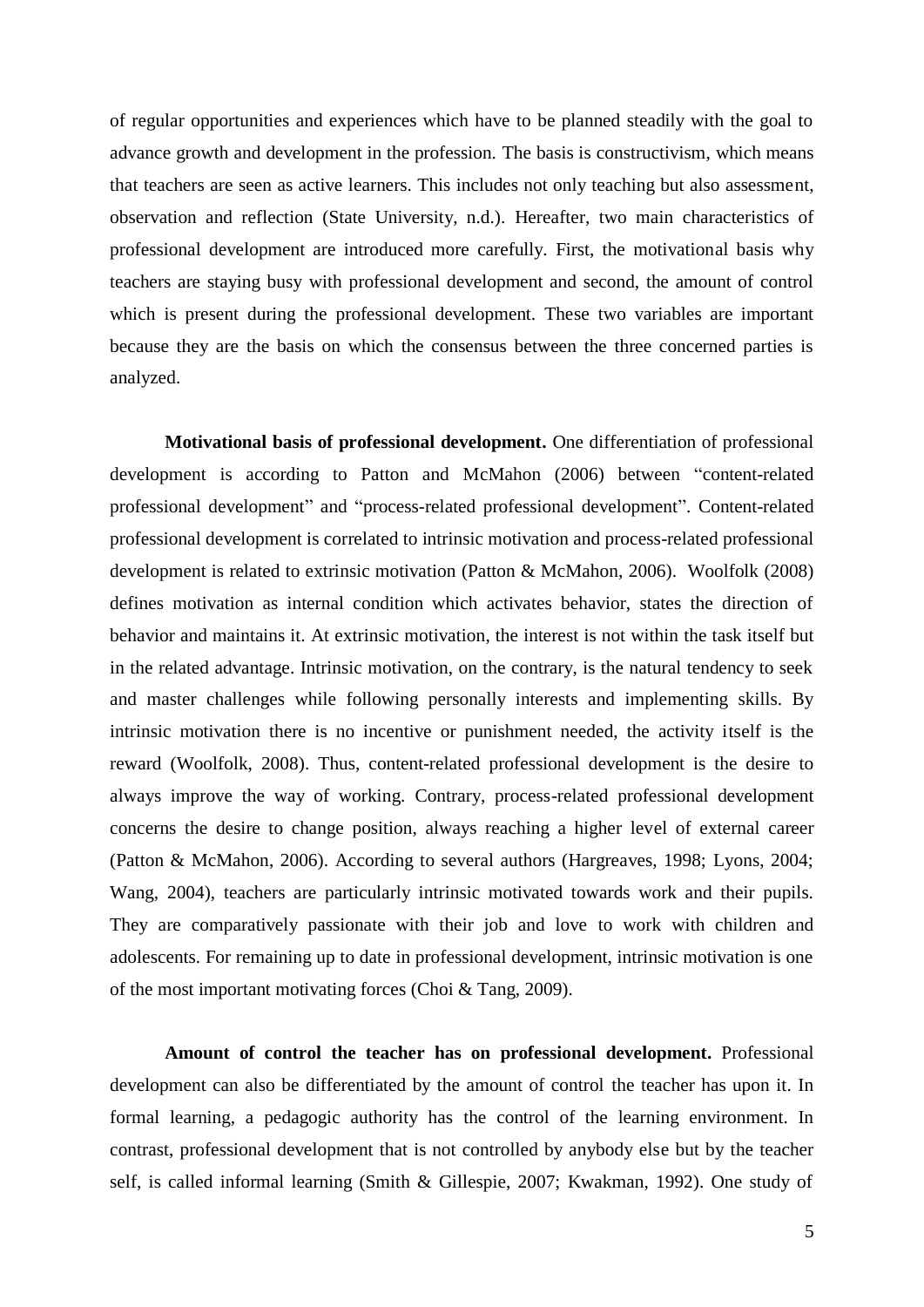Timperley, Wilson, Barrar, and Fung (2007) suggested that a combination of informal and formal learning show the best results. For example, if the theory learned by a formal learning activity is followed by an informal learning activity within the class (Van Veen et al., 2009).

#### **Method**

Before introducing the methods used in this study, it is important to notice that the study is linked to another study with the same timeframe and conditions. During the whole study, there was intensive cooperation. The design and implementation of both the pretest and the main study occurred in close collaboration. Also, the analysis of the pretest had taken place in teamwork. Giving feedback and exchange of ideas took part during the whole study, but particularly during the writing process. The goal of both studies is increasing the attractiveness of the teacher job. Where in this study the emphasis lies on professional development, the related study focuses on achievement-oriented rewards.

#### **Qualitative Study**

If the goal of a study is the generation of hypotheses and theories on basis of observation within an organization, qualitative studies are the best choice (Spector, 2006). A main differentiation from quantitative studies is the moderate flexibility. This is an advantage, in the sense that respondents can mention everything important for them. Also the researcher can deepen into interesting attempts. In this study, one aim is the development of hypotheses. Therefore, it is crucial that as much information as possible is gathered for find out aspects, not thought of during the development of the study. A disadvantage of moderate flexibility is aggravated comparison between participants and studies. Thereby, qualitative studies are often criticized for their lack of reliability and validity. To increase the reliability, during the data-analysis, involvement of the researcher of the related study was secured. The precise procedure is explained in the data analysis section. According to Åkerlind (2005), this form of cooperation is called "dialogical reliability". It is frequently used in qualitative analysis, especially with the usage of open questions where phenomenographic data is collected.

#### **Case Study Approach**

The chosen procedure of this study is case study. Case studies are, according to Yin (2003), the preferred strategy if the investigator has little control over events and the focus lies on a contemporary phenomenon within some real-life context. Typical therefore are direct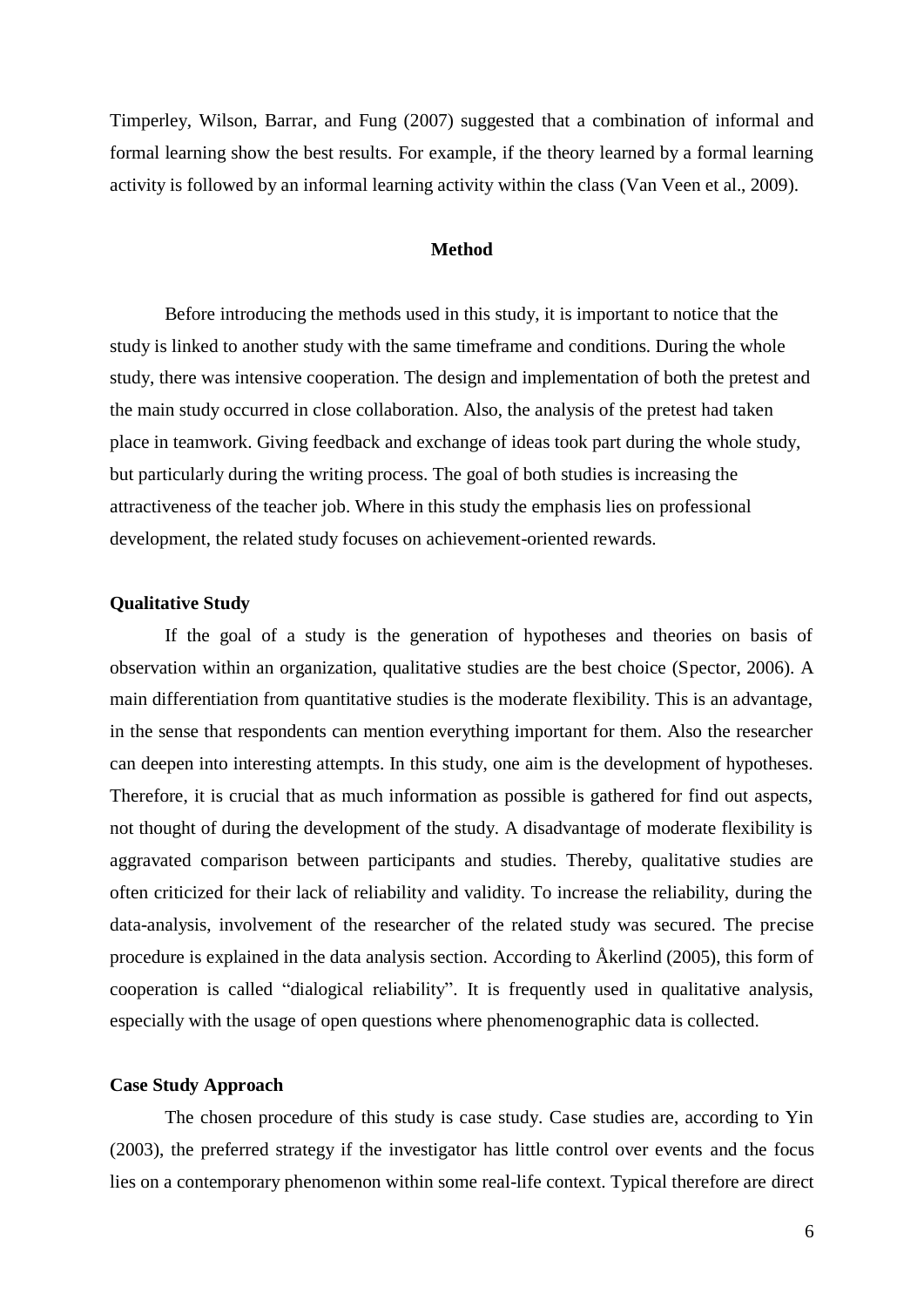observations of the events and the interviews with involved persons. Because of the specific properties of this study, the research form of case study is appropriate. Characteristic for a case study is choosing one specific social element for research (Lamnek, 1995).

As mentioned in the introduction, for the implementation of professional development, there have to be interaction between different actors. Inside the school, there are actors who carry out the ideas concerning professional development developed by the politicians (outside the school). These are the headmaster and the professionals. The teacher, who also is inside the school, is the user of professional development. These three actors, headmaster, HRM professional and teacher, are part of this study. Their roles are studied in two schools. Thus, a multiple-case studies design with two groups of each three cases is appropriate. The advantage of multiple-case studies designs against single case studies is its consideration as more robust because of the more compelling evidence. The selection of cases within the multiple-case design must be related to either literal replication, prediction of similar results, or theoretical replication, prediction of contrasting results (Yin, 2003). The intention of this study was the selection on basis of theoretical replication. Because of lack of choosing freely participants, there were two incidental very similar groups left, thus literal replication is fulfilled.

#### **Participants**

**Pretest.** Twente School of Education conducts an assessment center (Ontwikkelassessment) with the goal of examining the desired professional development of teachers. The target group is teachers who want to develop for different reasons. The goal is the construction of a personal development plan.

The teachers, which, at the start of the recent study, have participated in the assessment center are the pretest sample  $(n=19)$ . A questionnaire with 5 open questions and 18 statements, rated by a 5 point Likert scale, was sent by email. The participants were asked to fill in the questionnaire and reply it via email.

The goal of the pretest was to test how the results of the assessment center were used by the participants. This is measured on basis of two instruments:

> 1. The statements measure if the assessment center contains the intended contents or if it must be corrected. This was the aim of the Twente School of Education. One example of a statement is: "*Did the participation on the assessment center support your personal development*?"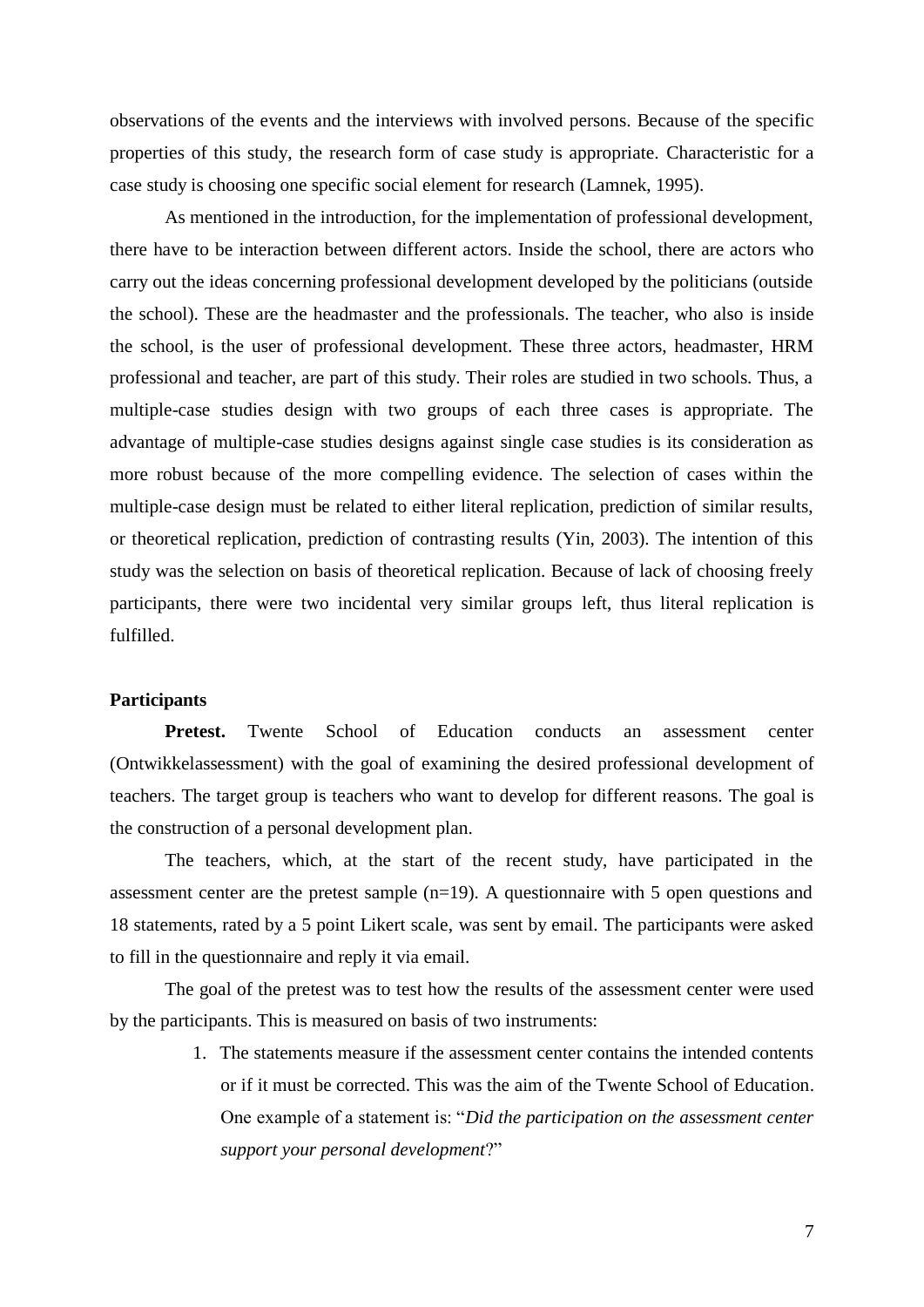2. The open questions measure the intention of the participants to participate and if their goals were realized by the headmaster and the HRM professional. "*With what goal have you enquired the assessment center in those days*?" is an example of an open question.

The goal of the open questions was gaining a first over-all insight in the whether or not giving process of the school management (headmaster and HRM professional) on the outcomes of the assessment center. On basis of this, the participants for the main study were chosen. Optimally, this would be participants with differing answers to get a representative sample of the population.

13 participants have participated in the pretest. This was a response rate of 68.42%. The outcomes of the open questions of the pretest are summarized. By the closed questions, the mean score of every question is calculated. A summary of the pretest could be found in Appendix A.

**Participants.** For achieving the highest chance of finding participants who are willing to participate, all participants attended to the pretest were invited to take part. Unfortunately, only three participants were willing to take part at the main study. Because of the determined extent, referring to time and workload, of this study, it was not possible to find a second comparable sample than tested in the pretest. From these three participants, the HRM professional and the headmaster were asked to participate. From one participant, neither the HRM professional nor the headmaster, were willing to take part. This participant functioned as "test participant", to examine whether all questions were clear and understandable and whether reliability was fulfilled.

Resulting, two teachers and of each the HRM professional and the headmaster are the research sample (N=6). Two of the six participants were female and four were male. The age of the participants ranged from 42 years to 58 years, which leads to a mean age of 52 years. For guaranteeing anonymity, the schools are coded A, B and C. The test school is school A. School B and school C differ concerning their size. School B has 350 pupils and 25 teachers and school C has nearly 1300 pupils and 150 teachers. Also the structure of the schools differs. School B has one head master and one HRM professional. Contrary, school C consists out of six different teams, which team leaders functions as HRM professional for 20 to 25 teacher. The team leader of the examined teacher was chosen as HRM professional for this study. Except for the differing size, the two schools have comparable properties. The location of the two schools is nearly the same, both located in the region Twente in the province of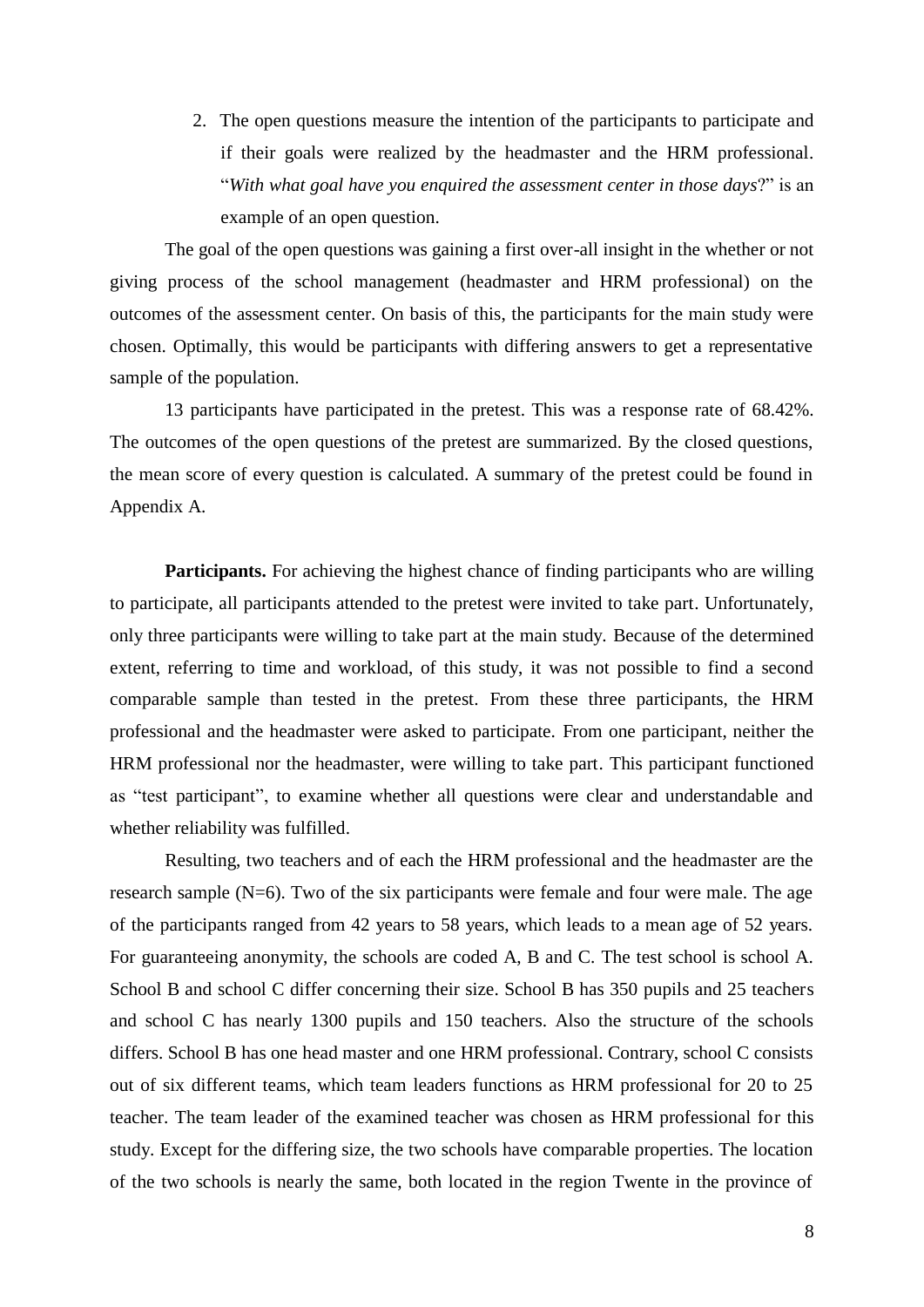Overijssel in East-Netherland. Also the school type is comparable. Both are secondary schools which offer basic education in preparation for VMBO graduation (pre-vocational secondary education) or graduation in VMBO. Additionally, both schools belong to the Twents Carmel College (TCC) which belongs to the Foundation (Stichting) "Carmelcollege".

**Procedure.** The interviews with the participants took part in their schools, either in their own office or in the participant's room. For better analyzing, all interviews were recorded upon two mp3-players. Beforehand the permission of the participants was gained. The interview was conducted in Dutch because this is the native language of the participants. Before the official interviewing took part, there was little room for talking. This and the implementation of the interview in familiar space were important for the participants to feel comfortable.

#### **Material**

For gaining information about the research topic, a guideline-based interview was constructed. This interviewing method is preferred for qualitative studies where the goal is gathering concrete statements about a specific item (Flick, 1999). Significant is the basis of a guideline of open questions. The advantage is improved comparability of data and gaining structure for not forgetting important aspects of the study. A strict obedience of the questions is not necessary, the order can be changed freely and, if necessary, requesting and bringing back the participant towards the guideline is possible (Flick, 1999; Friebertshäuser, 1997).

There are eight guideline questions concerning the research question of the recent and the connected study. The interview was worked out together and contains specific questions of both studies and questions concerning both studies. Goal of the interview was getting an answer on the above mentioned research question. This was planned by examining whether consensus exists between the cases of one school on the basis of three variables:

- 1. motivational basis of professional development
- 2. amount of control the teacher has on professional development
- 3. influence of possibilities of professional development on attractiveness of the teacher job

The question connected to the three above mentioned variables are:

1. "*Does motivation (extrinsic or intrinsic) play a role in professional development?*"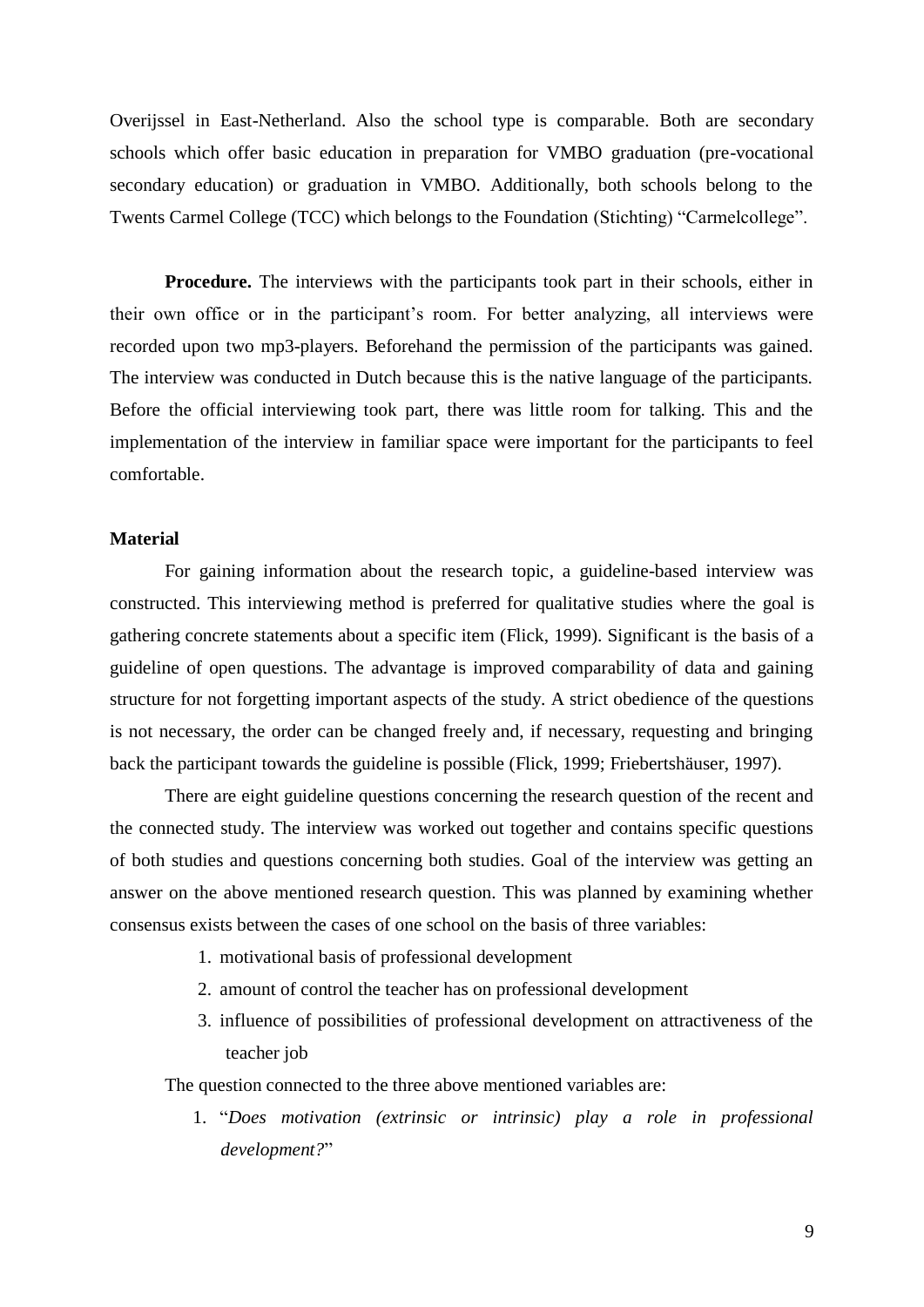- 2. *Do you think that you have learned the important details of your job only through courses or also through informal learning in every-day situations?*"
- 3. "*Do you think that professional development increases the attractiveness of the teacher job?*"

A fourth variable, attractiveness of the teacher job, is questioned through: "*Do you think that the job as a teacher is attractive enough?*" If there is consensus between the parties upon the previous three variables, it is expected that they give an affirmative answer on this question. The complete interview is added at Appendix B.

#### **Data-Analysis**

After the implementation of the interviews, these were transcribed carefully. Then, two single interviews were studied precisely, while trying to understand the viewpoint of the participant and to deepen in their reasoning. After this, to fulfill dialogical reliability, the insights were compared with the opinions of the researcher of the connected study. With this gained objective viewpoint, the further four interviews were examined carefully. The results and some other interesting insights, which are not directly examined in this study but which can give inspiration for further studies, were listed in a table. The full table is added to Appendix C. Variables used in this study are marked (\*).The results of the table are explained in detail in the following results section.

#### **Results**

As mentioned above, to reach consensus, it is important to fulfill two aspects. First, more individuals have to send comparable messages and second, multiple decision makers have to minimize disagreement among themselves. Thus, it is important to analyze whether the three cases of each group have the same opinion about which motivation is crucial for staying up to date with professional development, about whether formal or informal forms of professional development are more successful and which influence profession development has on the attractiveness of the teacher job. Further, it is particularly important to compare the opinions of the decision makers, in this case the HRM professional and the head master. Also, the relationship between the degree of consensus and the perception of how high the attractiveness of the teacher job is, are analyzed. Following, the results are summarized for each school and each of the four variables. Quotations out the original interviews are translated in English and are written down with cursive characters.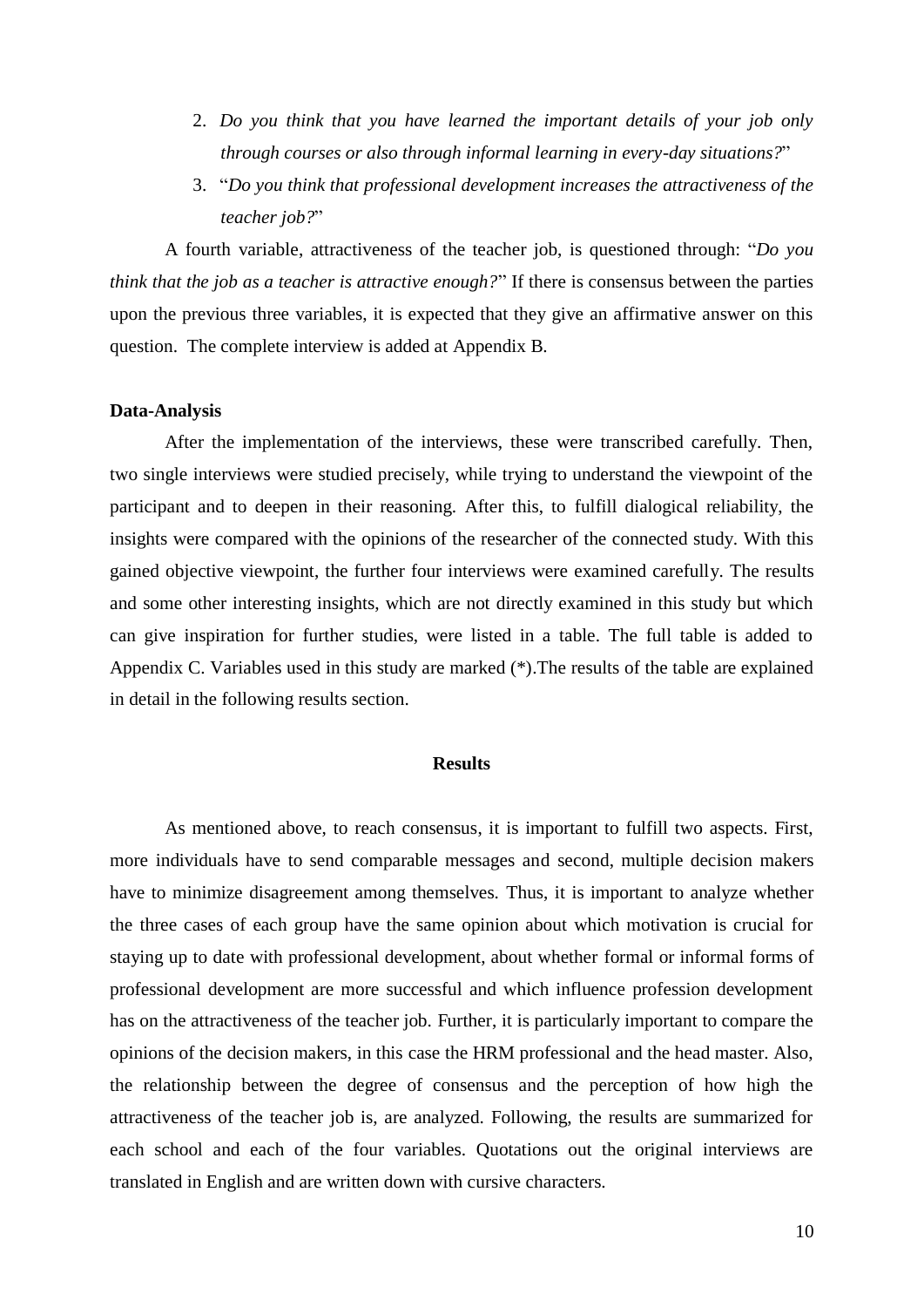#### **School B**

**Variable 1: motivational basis of professional development.** The first variable concerns the vision of the three participants over the motivation of staying active with professional development. As with attraction, the teacher and the HRM professional agree, but they differ in their reasoning. Both enforce the need of intrinsic motivation towards possibilities of professional development. For the teacher, "*the drive functions as motivation, but for many persons, the primary motivation is money*". The HRM professional focuses on the desire of the teacher to work with and for pupils. For the headmaster, the combination of intrinsic and extrinsic motivation is important. "*I am convinced that most persons want to develop. Development has to be rewarded, because normally it is associated with effort. Thus, financial excitements are appropriate*".

**Variable 2: amount of control of the teacher upon professional development.** The view of the three participants concerning formal or informal possibilities of professional development is the third tested variable. According to this variable, all three cases have the same view, namely that a combination of both has the best effect. Exactly how informal and formal possibilities of development are combined differs. The teacher states that "*first of all, teaching is based on intuition and then the thought comes up: actually, I would like to know more about this*". The HRM professional states that the personal style matters. The focus lies on the importance of informal learning, thus getting aware of processes ("*We learn from each other, always. During external courses you hear a lot of things but quickly you are in everyday occurrence again. What then will be remembered over long time is the question.*"). A further idea of him is that "*the persons keep something from the group, the external courses, but this depends on which level the person thinks.*" A combination of education with research is crucial for the headmaster ("*During education there must be implemented research. This is valuable because there is an obligation to link the contents learned with the actual work.*"). The headmaster focuses on the fact that mostly professional development occurs in everyday situations but "*it is important to force the teacher towards a critical view about this routine because otherwise there is the risk to get lost in routine*".

**Variable 3: influence of professional development on the attractiveness of the teacher job.** Further, it will be examined what the three participants of school B think about the influence of possibilities of professional development on the attractiveness of the teacher job. All three participants state that professional development is important for the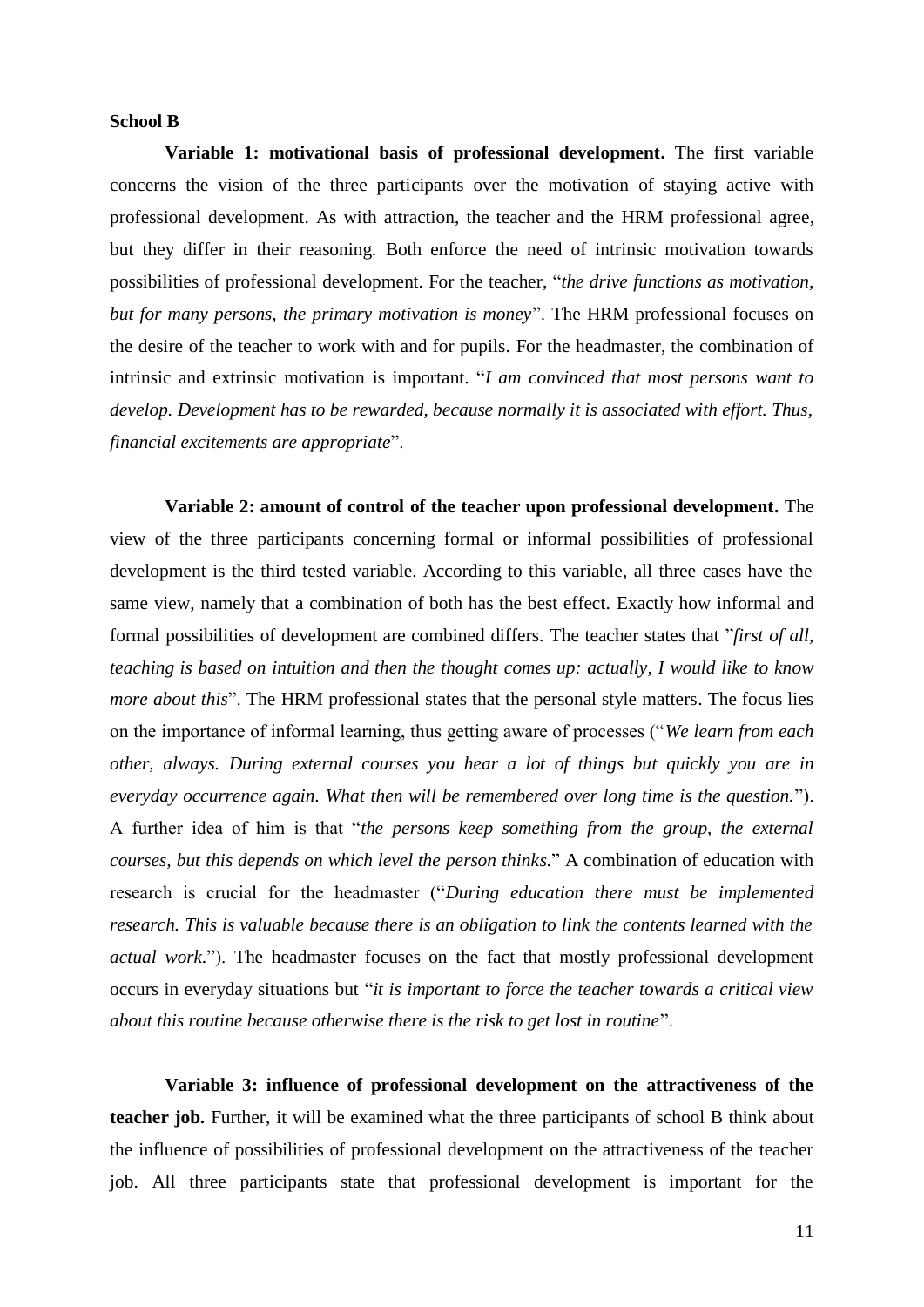attractiveness of the teacher job but with differing priorities. The teacher suggests that professional development is important to fulfill oneself and that the importance differs for every person ("*There are also persons which are satisfied with their actual situation and which do not need professional development.*"). The HRM professional sees professional development more as a condition that must be fulfilled ("*I think that professional development must be there*."). The headmaster focuses on the fact that "*for graduates it is very important to have a perspective where they have the chance to develop further*".

**Variable 4: attractiveness of the teacher job.** Overall, the three participants think that the job as a teacher is either attractive enough or attractive. Attraction is in all cases linked to a premise. An intrinsic motivation is required for the teacher und the HRM professional. The teacher states that "*for persons who like to work with children, the teacher job is attractive*". Additionally, the HRM professional thinks that the teacher job is becoming more attractive. Recently more possibilities to develop and the fact that work is more often based on the personal circumstances of the teacher emerged. The premise of the headmaster is that "*the job as a teacher is attractive itself, but it is very important that persons get the space to develop*".

**Conclusion.** After all, referred to the first three variables, the three parties send comparable messages. Noticeable is the high degree of accordance between the teacher and the HRM professional on all three variables. Still, the multiple decision makers could enhance their agreement, because it is only mediate. The headmaster has in all three variables a slightly differing opinion. There can be concluded that there is a relative high consensus present in this school. Also, the three parties state uniformly that the teacher job is attractive.

#### **School C**

**Variable 1: motivational basis of professional development.** Whether the motivation to develop is of intrinsically or extrinsically nature is the first tested variable. Mostly the three participants state an intrinsic motivation. Only the teacher says that "*also extrinsic motivation in terms of money play a role, because harder work must be rewarded*". The teacher also states that "*having the drive is a requirement*". The HRM professional and the headmaster have different motives why the motivation to develop is intrinsic. "*Liking it to gather other tasks than teaching is the intrinsic motivation to develop*" according to the HRM professional. In contrast, the headmaster states that the wish to deliver good work is the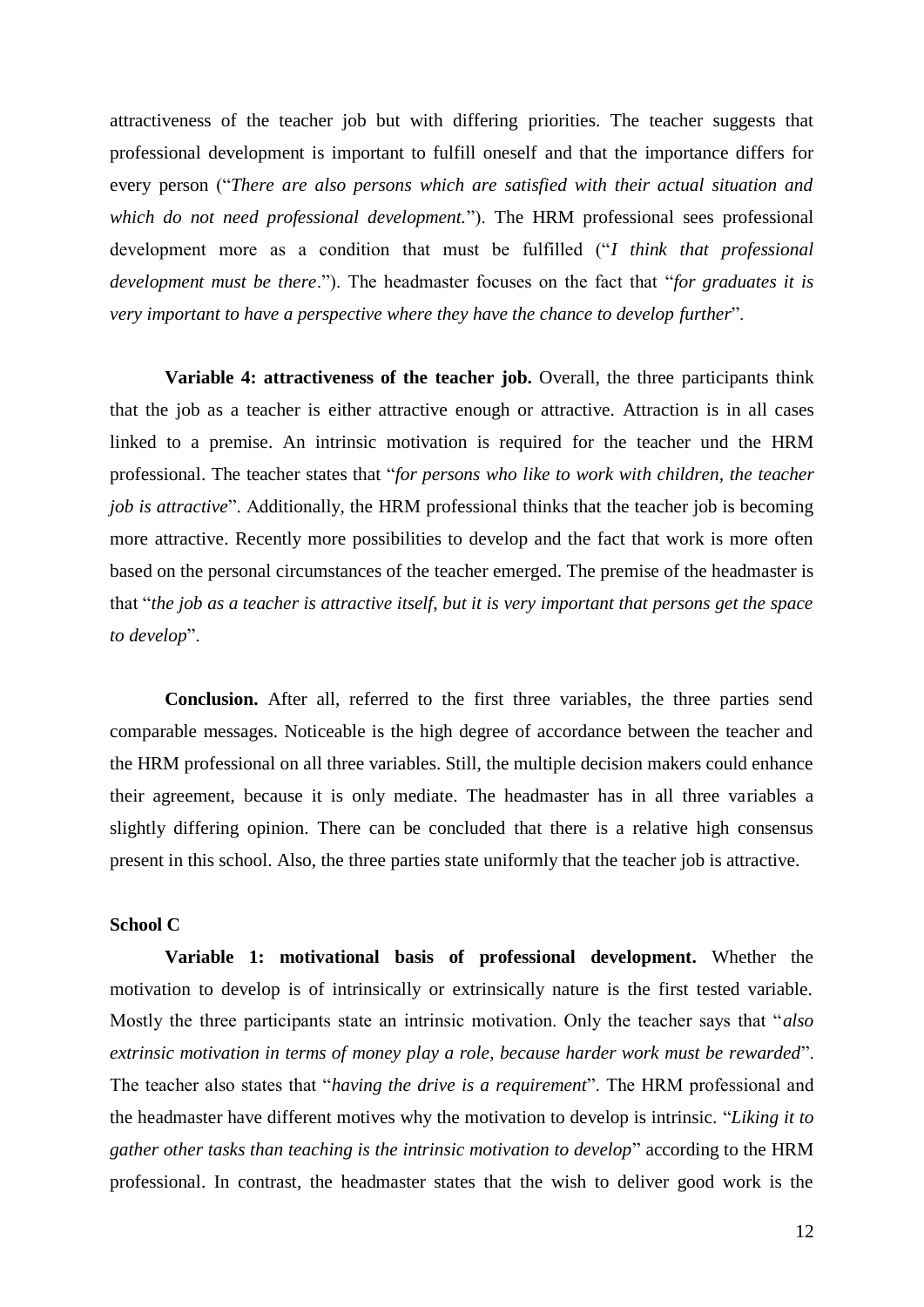intrinsic motivation to develop. Thus, the reason why intrinsic motivation is the basis for professional development differs between the three actors.

**Variable 2: amount of control of the teacher upon professional development.** The next tested variable is whether formal or informal learning is the better way to develop. Hereby the three participants agree that a combination is most appropriate. The extent to which the three cases think a combination is most suited differs. The need to link theory and practice is experienced as important from the teacher. "*If you are not aware of your actions and you do not have a theoretical basis for your behavior than you cannot link it to practical situations.*" The HRM professional and the headmaster both think that it begins with schooling and that than a linkage with the workplace and feedback is needed.

**Variable 3: influence of professional development on the attractiveness of the teacher job.** The influence possibilities of professional development have upon the attractiveness of the teacher job is answered by all three cases differently. All three parties do not state that possibilities of professional development by itself increase the attractiveness of the teacher job. The teacher states that "*the influence possibilities of professional development have on the attractiveness of the teacher job depend on the need from the teacher*". "*If I get offered courses where I do not realize the relevance it is getting burdensome. But if I get courses which I ask for, it is very interesting*." The HRM professional rather has a similar view than the headmaster from school B. This is, the perspective of professional development is important by the choice of a job ("*If a graduate has the choice out of different job offers, it is likely to be motivating for the choice to have a chance to develop*."). Striking is that the HRM professional also states that "*professional development is important because you also expect it from your students*". Thus, the reason is not the importance for the teacher himself. The headmaster focuses more on the importance of money ("*Salary is important, but we do not have influence on it*.").

**Variable 4: attractiveness of the teacher job.** The last tested variable is the attractiveness of the teacher job. All three participants agree that the profession of a teacher is attractive, but they differ in the extent. The teacher thinks that "*it is attractive but it depends on the persons current conditions*". Also, the teacher suggests that "*the job stays attractive if the teacher has the drive, thus intrinsic motivation, and is able to take the needed space*". The HRM professional, in contrast, points out that "*the teacher job is attractive, in ratio to its*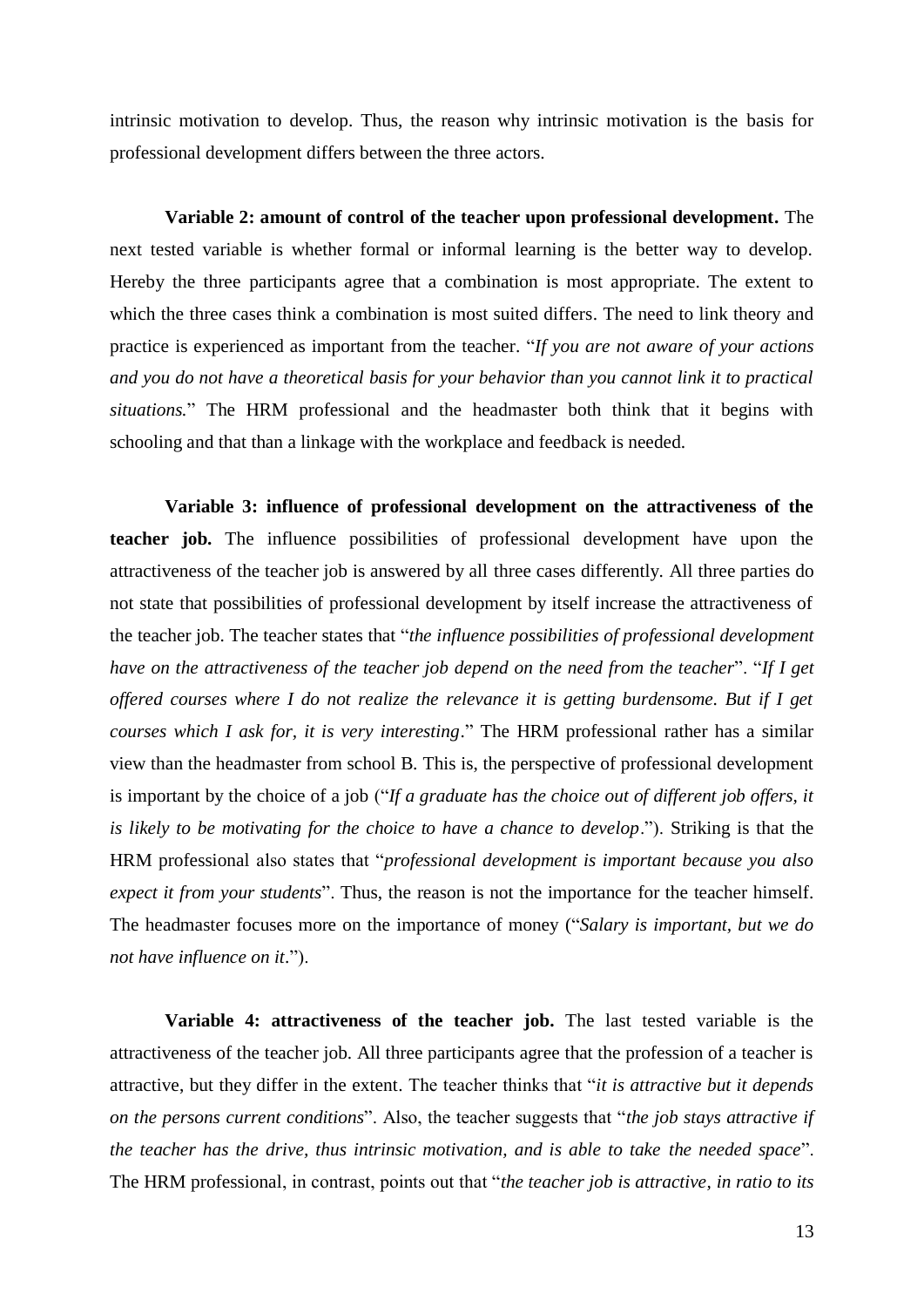*possibilities*". According to the headmaster, "*the job as a teacher becomes more attractive because of a heighten focus on the person of the teacher self, possibilities of professional development and better payment*".

**Conclusion.** All in all, the three parties send by the first three variables mediate comparable messages. The first variable is even answered by the three parties completely differently. Also the argumentation of the three parties on the second variable is not consistent. On the third variable, the multiple decision makers gain relative high agreement in comparison to the teacher. The answer on this variable of the teacher varies obviously. Because of the only mediate comparability of the sent messages and the mediate agreement between the multiple decision makers, the consensus is perceived as mediate. The parties state that the teacher job is attractive. But they link it with requirements. Either it depends on the condition of the teacher or it is seen in ration to its possibilities. Also it is seen as becoming more attractive. It seems that the participants are not fully convinced about the attractiveness of the teacher job but they yet answer the question positively.

#### **Conclusions and Discussion**

This study was conducted with the goal of highlighting the extent to which consensus is present in the two concerned schools. Because of the recent lack of teachers, the teacher job has to be made more attractive. It seems likely that the effect of consensus can be measured well in the school situation. The three variables according to which consensus was measured are the motivational basis of professional development, the amount of control the teacher has on professional development and the influence of professional development on the attractiveness of the teacher job. This led to the following research question: "*To which extent is consensus between the involved actors concerning to possibilities of professional development present?"* Further, attractiveness of the teacher job is the variable on which the influence of consensus of the three previous variables is tested. This will be used for the construction of hypotheses.

#### **General Findings**

First the general opinions the participants had over the different answers are summarized. The motivational basis of professional development is according to all six participants to a high degree of intrinsic nature. The basis for the intrinsic motivation is the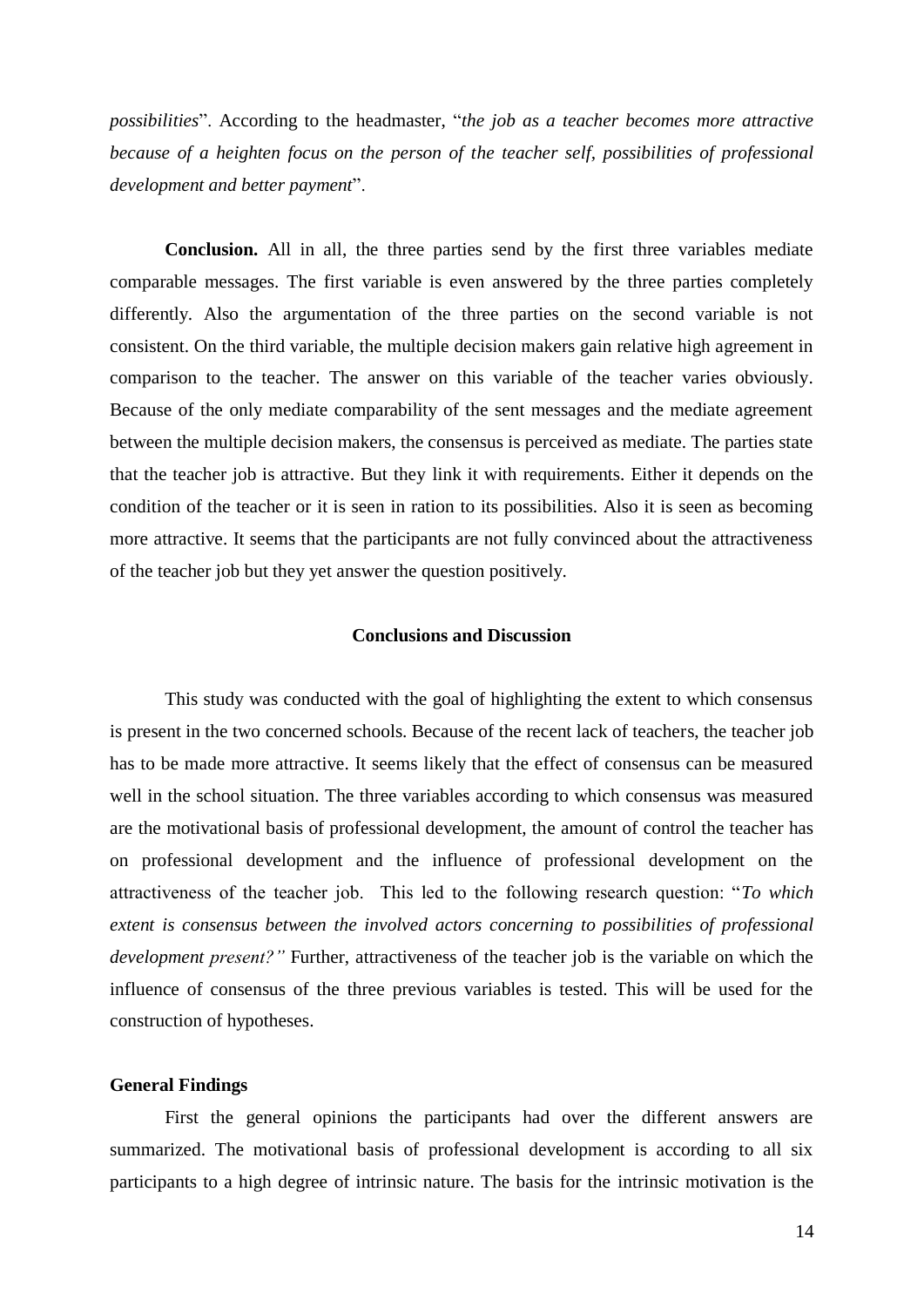drive to develop, the wish to work with pupils, the wish to fulfill other tasks than teaching or the wish to deliver good work. Having the drive is mostly related to an extrinsic exciter, money. All participants state that a combination out formal and informal professional development is best. The extent can depend on the personal style. Further there is suggested that learned topics can best be connected directly with work. The link of theory and practice can be in both directions. Of, first teaching is intuition and then the question rises whether this is good. This has as consequence formal learning. Of, first there are schoolings and then a linkage is made to the workplace. The influence of possibilities of professional development on attractiveness of the teacher job is answered in different ways. Important is the perspective of professional development by the choice of the job. Also, professional development is needed to fulfill oneself. Further, it has to be a condition, but it also depends on the personal impact for the teacher. Also, there was the point of view that money is important by possibilities of professional development. The attraction of the teacher job is according to all participants high. One participant rates it to the possibilities the teacher job has and one state that it is becoming more attractive.

Further, the present consensus in each school and the influence of consensus upon the perceived degree of attractiveness of consensus will be briefly examined. In both analyzed schools, different degrees of consensus were found by the first three variables. School B scored high on comparability between the messages send by the individuals. The agreement between the multiple decision makers was mediate. In contrast, the parties of school C sent mediate comparable messages, but the agreement of the multiple decision makers was relative high, thus somewhat higher than in school B. A little higher consensus between the parties in school B, than in school C, was concluded. Highly promoting answers on question four were expected if high consensus is present. For school B, the expected view of high attractiveness of the teacher job was found. Also school C scored as expected on the fourth variable. The participants rated the attractiveness of the teacher job little less positively then the participants of school B. These findings let hypothesize that the high consensus in a case increase the perceived attractiveness of the teacher job.

#### **Limitations and Suggestions for Further Research**

There are some limitations of the present study. First, there is a very small number of cases which have been studied and on which the above mentioned hypothesis is build. The two cases also have a high similarity. They both belong to the same foundation and are similar concerning the type of school. Also, they are both located in the same area of the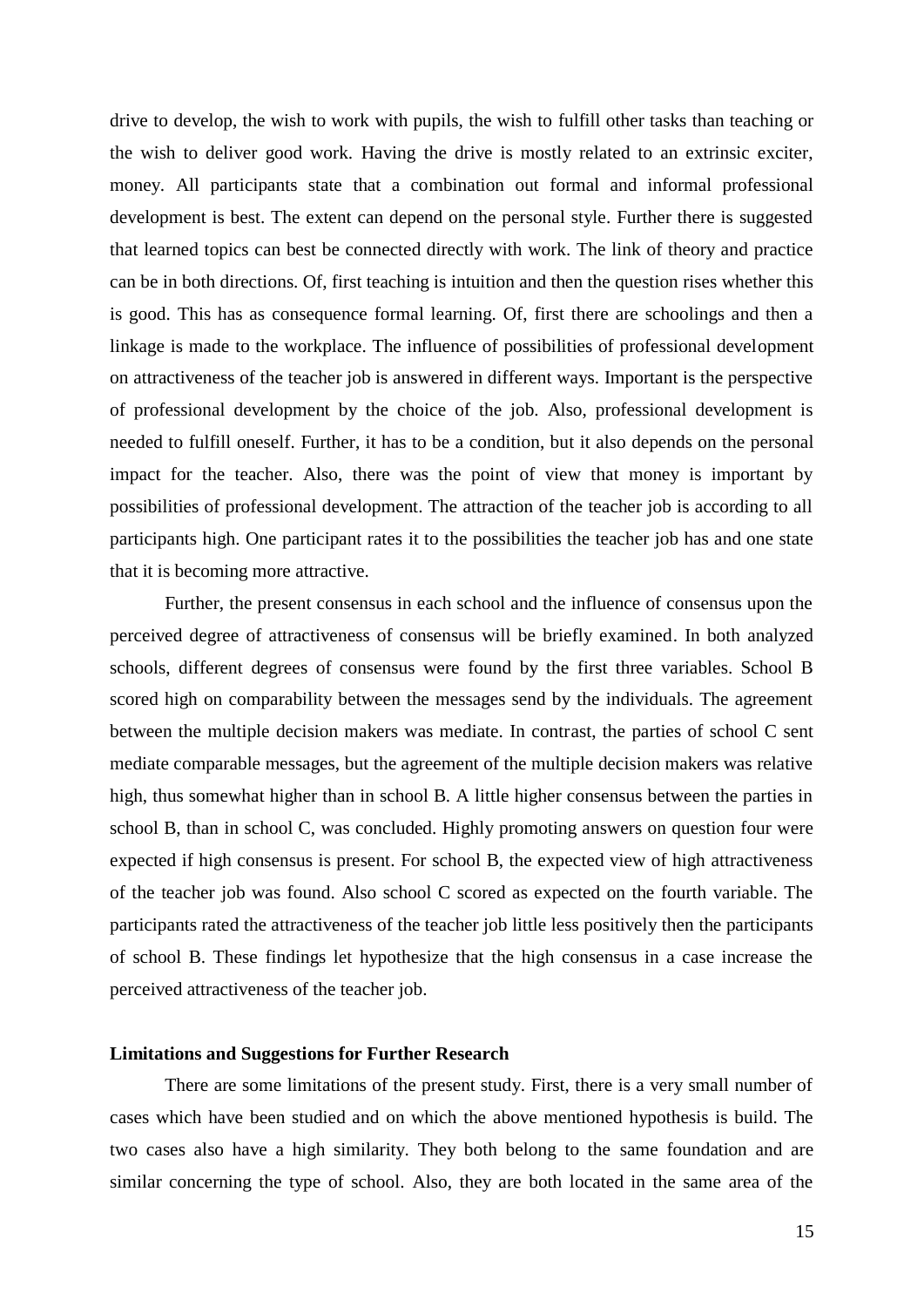Netherlands. Further, the age of the participants is comparable. The consequence is that the results can hardly be interpreted as representative for all schools and teacher in the Netherlands. For drawing universal conclusions, the sample is far too small. The study can better be used as a pre study for the formulation of hypotheses. Also, the outcomes of the study can be used as an inspirational source for further research. Because of the restricted extend, referring to time and workload, of this study, it was not possible to examine more cases. This limitation is especially critical for the corroboration of the hypothesis about the effect of consensus on attractiveness. There must be further studies, as above mentioned, to fulfill representativeness.

A second limitation is the use of the pretest as a choosing criterion for the main study. As mentioned above, the target group of the pretest were teacher who wanted to examine their possibilities to develop. It can be concluded that the two participating teacher of this study are interested in professional development. Also they are likely to have a positive viewpoint on the influence of professional development on the attractiveness of the teacher job. Typically, the participation of the teacher on the "ontwikkelassessment" are provided or even recommended by the headmaster and the HRM professional. Thus, probably also the two participating headmaster and the two participating HRM professionals are confident about the need of professional development. Further, a high rate of cooperation can be expected in the participating schools. Otherwise, it is unlikely that headmaster, HRM professional and teacher decide to let the teacher follow the "ontwikkelassessment". This has especially high consequences for the testing of whether consensus is present, because all tested variables concern professional development.

As stated above, further research of this topic is necessary with a larger and more representative sample. Therefore, schools of differing types, geographical locations, organizational structures and sizes should be included. Also a varying age and length of service of the participants is interesting. For increasing the attractiveness of the teacher job, it may also be important to study the expectations of high-school graduates or students concerning professional development. Also there are three factors which were noticed during this study because the participants mentioned these often. First, achievement-oriented rewards were sometimes mentioned as a chance to develop and not only as a reward system. A study about achievement-oriented rewards as a part of professional development is reasonable. Further, the size of a school and the number of teacher working there can have an influence on the possibility to send comparable messages and to agree among each other. It is likely that the more persons involved increase the difficulty to reach agreement and send comparable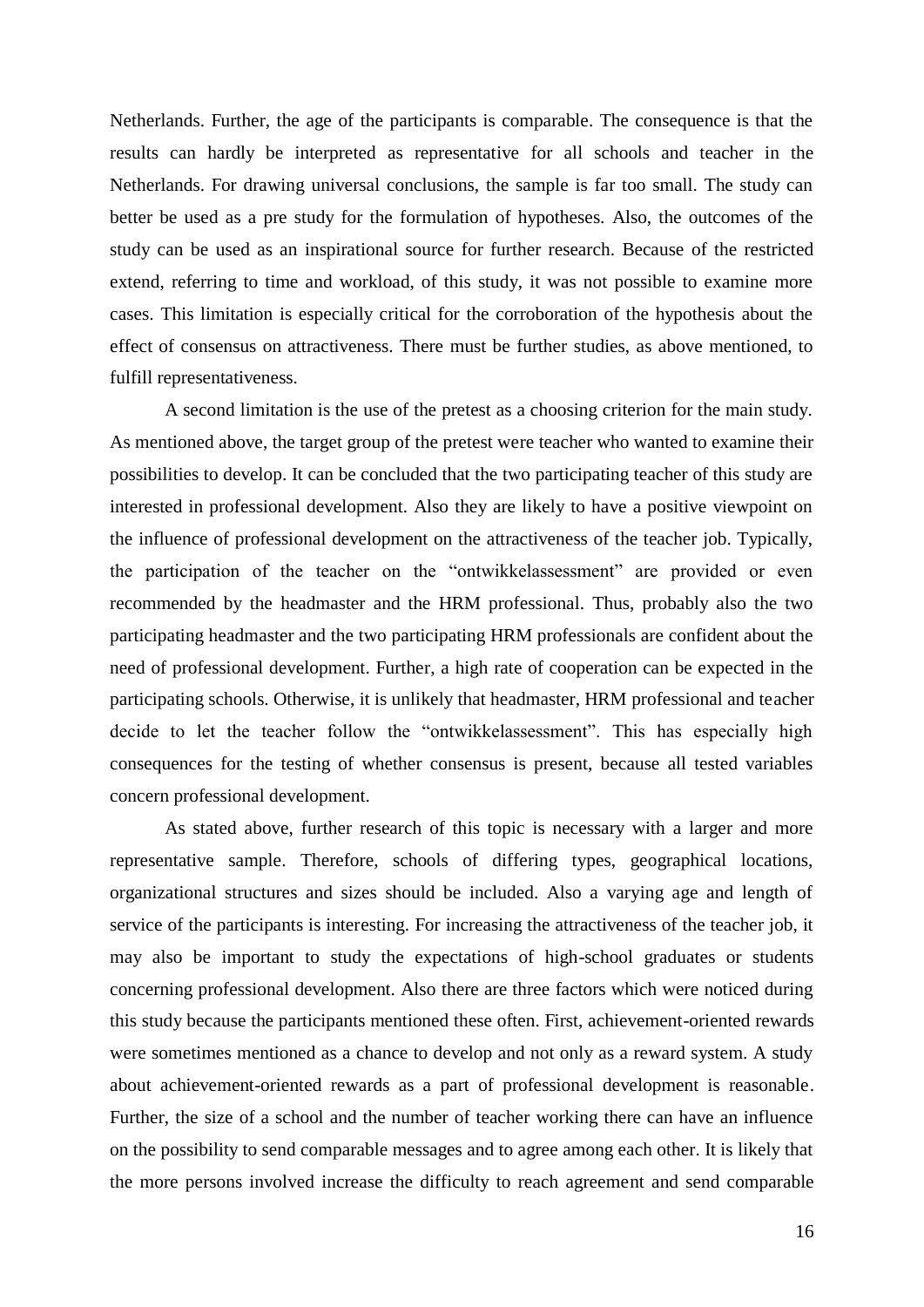messages. Also, the amount of control or commitment within a school could have influence on consensus.

#### **Practical Implications**

Finally, some practical implications are given All in all, it can be concluded that professional development has a positive influence on the attractiveness of the teacher job. The positive influence is related to some specific requirements. First of all, teacher have to be intrinsically motivated towards professional development. If a teacher does not want to participate in professional development, external factors do not have much effect. But, if intrinsic motivation is present, extrinsic factors, in form of money, seem to excite the motivation. Thus, ensuring that the teacher has the drive to take part at professional development and offering money as exciter seem to have the biggest success. The form of professional development, thus either formal or informal, seems to be most liked in combination. The link of theory with work seems crucial for successful implementation of professional development. Also, by the determining of the specific ration of formal and informal professional development, the individual personality, situation and interests are important. Also, the effect of consensus seems to be positive. For reaching consensus, the comparable message sending of more individuals and agreement between multiple decision makers appear to be important. Thus, it seems to be important that messages are sent as identical as possible. Particularly the decision makers must be aware that every message sent is important and should be adapted to the messages of the other decision makers. These implications must be viewed as first evidence on what seems to be important to teachers, HRM professionals and headmasters. It is based on a small sample of participants and has to be reviewed and tested through further research.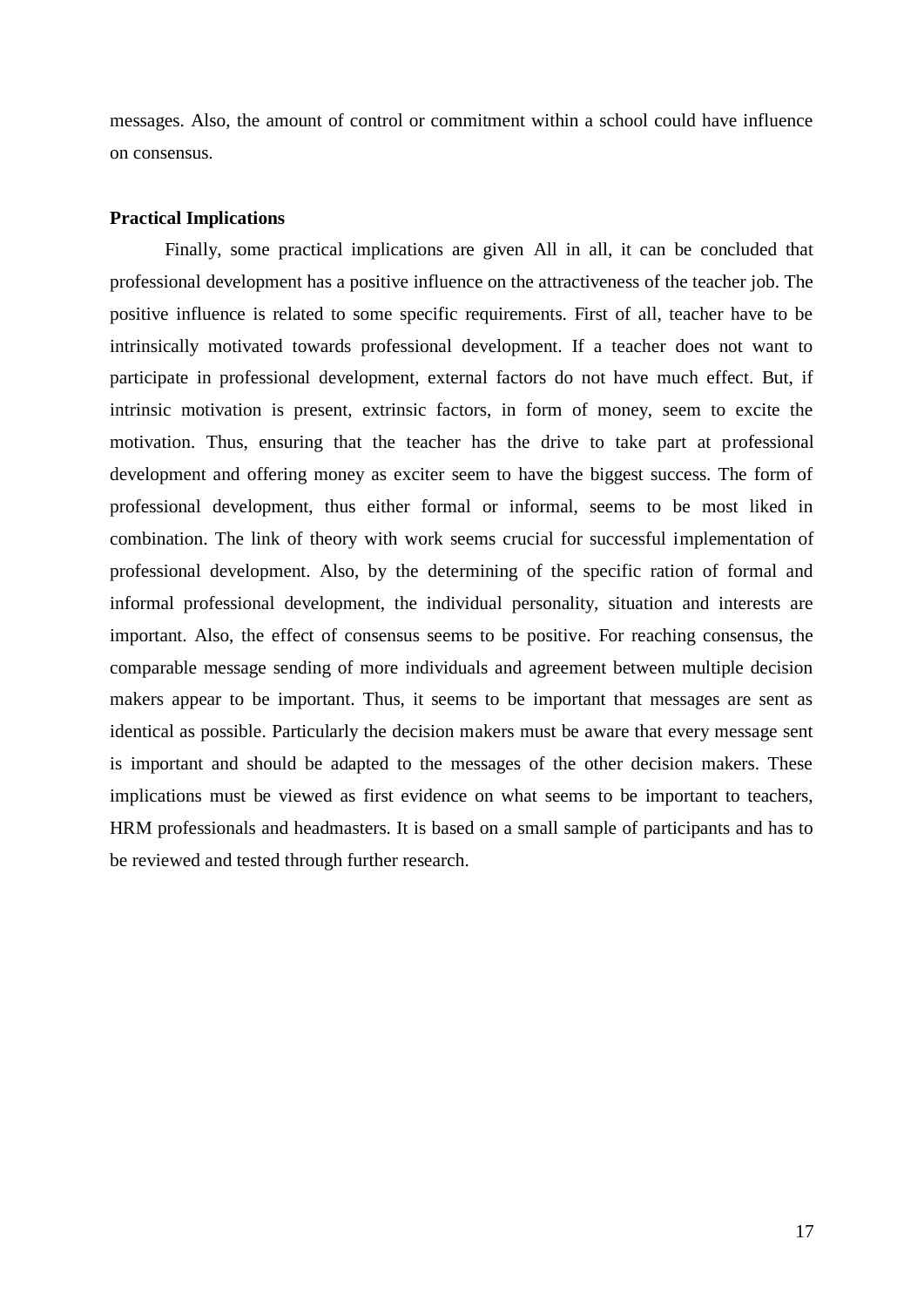#### **References**

- Aelterman, A., & Engels, N. (2003). *VELON Tijdschrift voor Lerarenopleiders jrg 24(3) 2003, 53-62*
- Åkerlind, G.S., (2005). Variation and commonality in phenomenographic research methods. *Higher Education Research & Development*, Vol. 24, 321-334.
- Bowen, D.E., & Ostroff, C. (2004). Understanding HRM-Firm Performance Linkages: The Role of the "Strength" of the HRM System. *Academy of Management Review 2004, Vol. 29, No. 2,*203-221
- Choi, P. L., & Tang, S. Y. F. (2009). Teacher commitment trends: Cases of Hong Kong teacher from 1997 to 2007. *Teaching and Teacher Education, 25*(5), 767-777.
- Fiske, S.T., & Taylor, S.E. (1991). *Social cognition.* New York: McGraw-Hill.
- Flick, U. (1999). Qualitative Forschung. *Theorie, Methoden, Anwendung in Psychologie und Sozialwissenschaften.* Reinbeck bei Hamburg
- Friebertshäuser, B. (1997). Interviewtechniken- ein Überblick. *Handbuch Qualitative Forschungsmethoden in der Erziehungswissenschaft.* 376-395 Weinheim/München
- Fullan, M., & Hargreaves, A. (1992). *Teacher Development and Educational Change.* Londen: Falmer Press
- Hall, D. T. (1976). *Career in organizations:* Glenview, IL: Scott, Foresman.
- Hargreaves, A. (1998). The emotional practice of teaching. *Teaching and Teacher Education,*  14(8), 835-854
- Huyge, E., Siongers, J., & Vangoidsenhoven, G. (2009). Het beroep van leraar doorgelicht.
- Kelley, H. H. (1972). Causal schemata and the attribution process. In E. E. Jones, D. E. Kanouse, H. H. Kelley, R. E. Nisbett, S. Valins, & B. Weiner (Eds.), *Attribution: Perceiving the causes of behavior:* 151-174. Morristown, NJ: General Learning Press.
- Kamphorst, D.A. (2006). *Veranderend milieubeleid, Een onderzoek naar decentralisatie, doorwerking en integratie van milieubeleid in een stedelijke context.* Dissertatie, UU.
- Kwakman, K. (1992). *Intentioneel en informeel leren in arbeidsorganisaties*. Nijmegen.
- Lado, A. A., & Wilson, M. C. (1994). Human resource systems and sustained competitive advantage: A competency-based perspective. *Academy of Management Review,* 19: 699-727
- Lamnek, S., (1995). *Qualitative Sozialforschung. Band 2Methoden und Techniken. 3. korrigierte Auflage.* Beltz: PsychologieVerlagsUnion.
- Lubberman, J., & Klein, T. (2003). *De diepte in met Integraal Personeelsbeleid. Een*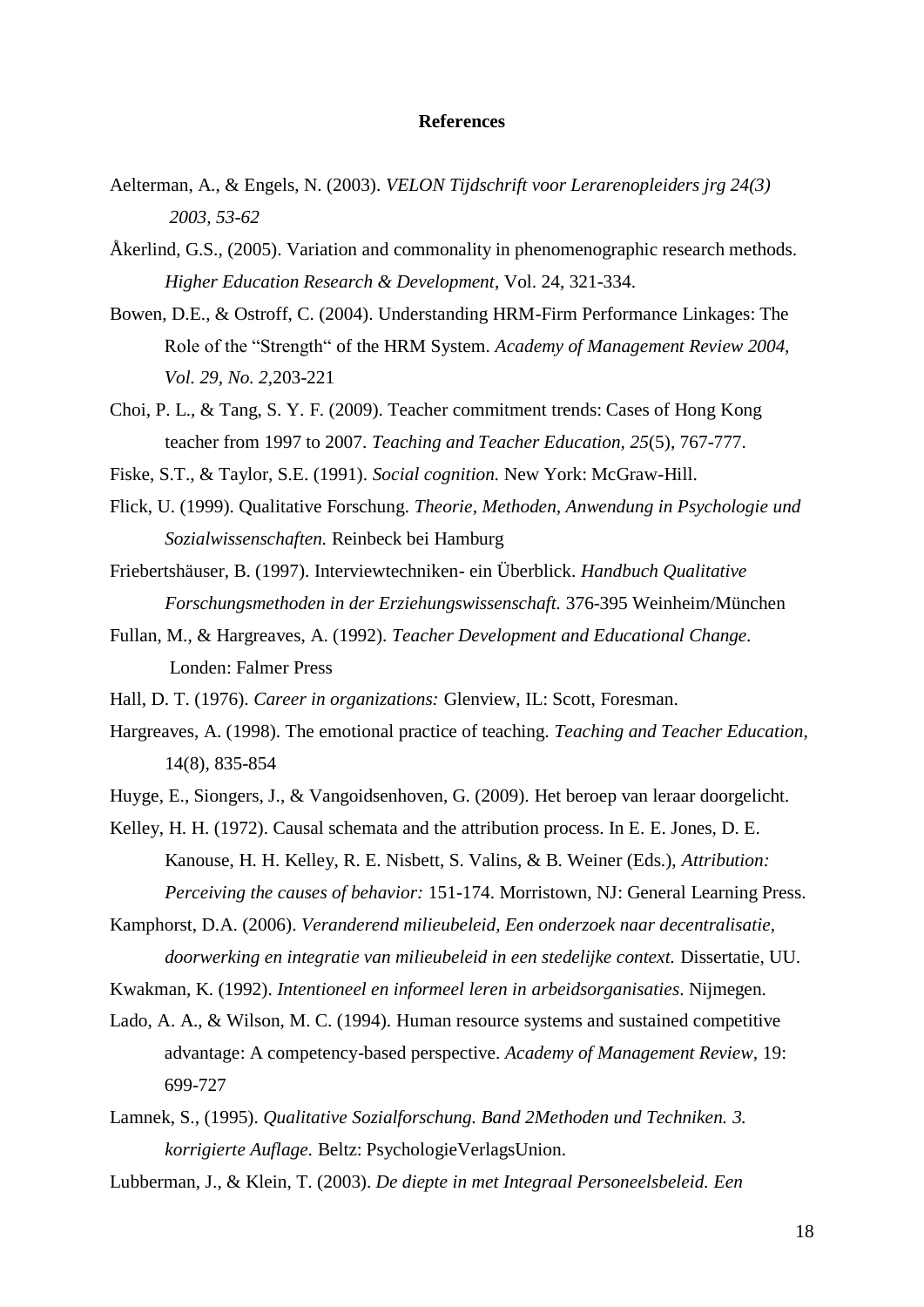verdiepende studie naar de invoering van IPB in het PO en VO. Leiden: Research voor Beleid

- Lyons, K. B. (2004). Specialized recruitment: An examination of the motivations and expectations of pre-service urban educators. *UCLA's Institute for Democracy, Education, & Access.*
- Meesters, M. (2003). *Attracting, developing and retaining effective teachers. Country background report for the Netherlands.* Haarlem: BMO
- Patton, W., & McMahon, M. (2006). *Career development and systems theory: Connecting theory and practice:* Sense Pub.
- Rijksoverheid (2009). *OCW: kwaliteit van onderwijs voorop.* Retrieved September 15, 2010 From [http://www.rijksoverheid.nl/documenten-en](http://www.rijksoverheid.nl/documenten-en-publicaties/persberichten/2009/09/15/ocwkwaliteit-van-onderwijs-voorop.html)[publicaties/persberichten/2009/09/15/ocwkwaliteit-van-onderwijs-voorop.html](http://www.rijksoverheid.nl/documenten-en-publicaties/persberichten/2009/09/15/ocwkwaliteit-van-onderwijs-voorop.html)
- Runhaar, P. & Sanders, K. (2007). P&O als intermediair tussen management en leraren? *THRM-0207.indd.*
- Runhaar, P., Sanders, K., & Rijn, M. van (n.d.). Human resources management (HRM) voor professionele ontwikkeling in het onderwijs. *Twente Centre for Career Research.*
- SBO IPB (2005). *Handboek IPB VO, deel 1.* Den Haag: SBO
- Smith, C., & Gillespie, M. (2007). Research on professional development and teacher change: Implications for adult basic education. *Review of Adult Learning and Literacy: Connecting Research, Policy, and Practice,* 205.
- Spector, P.E. (2006). *Industrial and Organizational Psychology. Research and Practice.* John Wiley & Sons, Inc.
- StateUniversity (n.d.). *International Perspective Teacher Preparation- New Paradigm in Teacher Education , What Do Teacher Need to Know?* Retrieved September 29, 2010 from [http://education.stateuniversity.com/pages/2484/Teacher-Preparation-](http://education.stateuniversity.com/pages/2484/Teacher-Preparation-International-%20Perspective.html)International- [Perspective.html](http://education.stateuniversity.com/pages/2484/Teacher-Preparation-International-%20Perspective.html)
- Timperley, H., Wilson, A., Barrar, H. & Fung, I. (2007). *Teacher professional learning and development. Best evidence synthesis iteration.* Wellington, New Zealand: Ministery of Education.
- Veen, K. van, Meirink, J. A., & Zwart, R. C. (2009). *Het leren van docenten in het kader van herregistratie: Een review over effecten van professionalisering en over herregistratiesystemen:* Stichting Beroepskwaliteit Leraren.

Vermeulen, L., & Aa, R. V. d. (2008). *Wat leraren bindt aan het onderwijs. Onderzoek naar*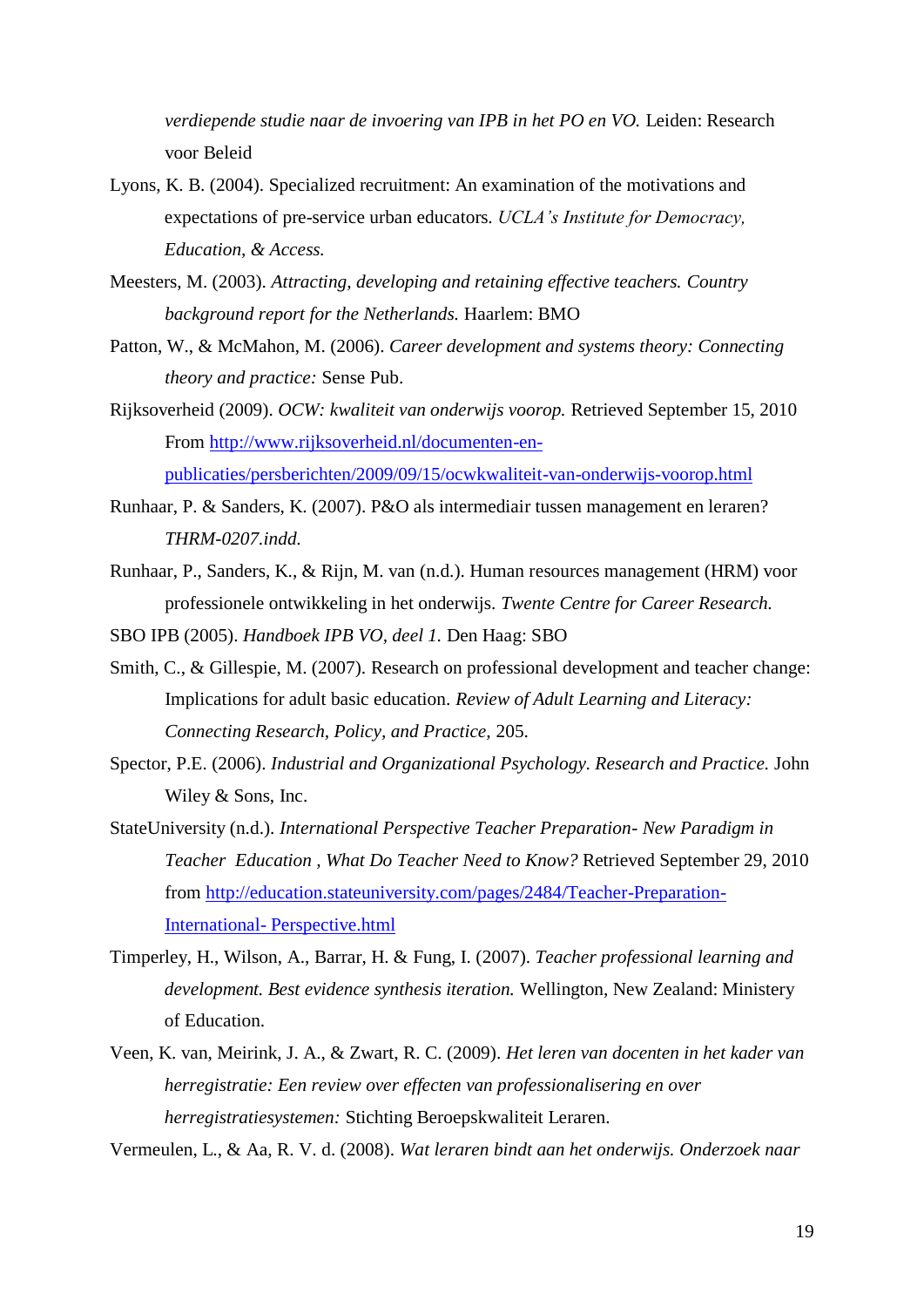*de rol van begeleiding en professionele ontwikkeling bij het behoud van leraren in het onderwijs.* Den Haag: Ministerie van OCW.

- Vrielink, H.S. & L. Hogeling (2008). *Tevreden blijven werken in het onderwijs: Levensfasegericht personeelsbeleid vanuit werknemers- en werkgeversperspectief.*  Den Haag: SBO.
- Wang, H. H. (2004). Why teach science? Graduate science students perceived motivations for choosing teaching as a career in Taiwan. *International Journal of Science Education, 26*(1), 113-128.
- Wartenbergh-Cras, F., Vrieze, G., & VanKessel, N. (2002). Onderwijsmeter 2002. *ITS, Stichting Katholieke Universiteit te Nijmegen.*

Waterreus, I., Gramberg, P., & Löhner, S. (2006). Loon naar lesgeven. *ESB.*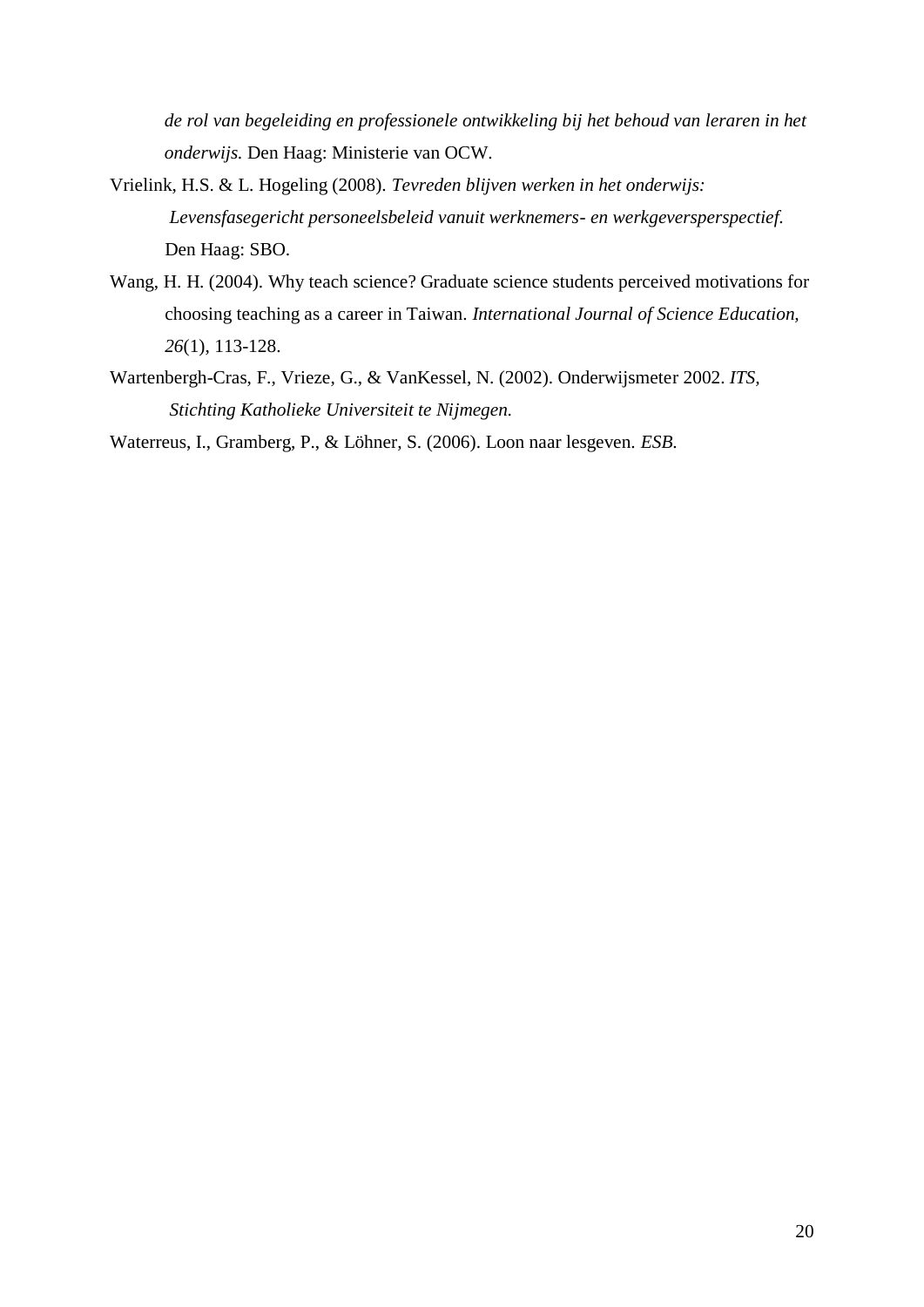#### **Appendix A**

#### **Summary of the Pretest (in Dutch)**

Het doel van het vooronderzoek was vast te stellen hoe het de respondenten van het ontwikkelassessment (OA) van de Twente School of Education na het doorlopen van deze is vergaan. Om dit doel te bereiken hebben we vijf open vragen en 18 gesloten vragen gesteld. Deze hebben vooral betrekking op het wel dan niet vervolg geven aan de uitkomsten uit het OA, en de rol welke het HRM van een school aan de verwerking heeft bijgedragen. Respondenten zijn benaderd aan de hand van hun email adressen. Het aantal vragenlijsten dat verstuurd was is negentien, hiervan hebben we er 13 terug gekregen. Dit is een response ratio van 68.42 %. Een van de 19 personen heeft alleen maar de meerkeuzevragen en niet de open vragen beantwoord.

In antwoord op de eerste vraag "Met welk doel heeft u destijds het OA aangevraagd?" werd door de meeste respondenten aangegeven dat zij in aanmerking wilden komen voor een andere functieschaal (negen keer). Een respondent gaf aan oriëntatie op andere ontwikkelingspaden te willen verkrijgen ("Ik wilde wat anders gaan doen. Het liefst binnen het onderwijs maar ik wist niet zo goed wat."). Verder wou een respondent zijn collega's en zijn school met zijn opgedane ervaring verder helpen ("Omdat ik meende dat ik met mijn opgedane ervaring andere collega"s en de school kon helpen met het verder ontwikkelen van bepaalde activiteiten aangaande zelfstandiger en geïnspireerder leren leren."). Bovendien was het doel van een respondent eerder door de school gevormd. Deze wou namelijk kijken of de respondent een bepaald lesniveau kon bereiken ("Mijn school heeft het assesment aangevraagd om te kijken of ik het niveau van een opleiding wiskunde aan zou kunnen.").

De meeste respondenten gaven op de tweede vraag "Heeft u dat doel kunnen bereiken? Hoezo dan of hoezo juist niet?" een positief antwoord. Negen van de positieve antwoorden waren gerelateerd aan het verkrijgen van een nieuwe functieschaal. Of zij hebben deze direct verkregen, of zij zijn op weg daarna toe, bijvoorbeeld door het volgen van een studie (bijvoorbeeld: "Ja, ik studeer nu."; "Ja, ben aangenomen in een LD functie en heb er ook vertrouwen in dat ik dit kan."). Een van de positieve reacties is in verband met het verkrijgen van inzicht van de sterke en de zwakke kanten ("Na het OA wist ik in ieder geval wat mijn sterke en zwakke kanten waren."). Een respondent reageerde neutraal ("Dat is nog niet uitgekristalliseerd, omdat ik van locatie ben gewisseld."). Verder had nog een respondent een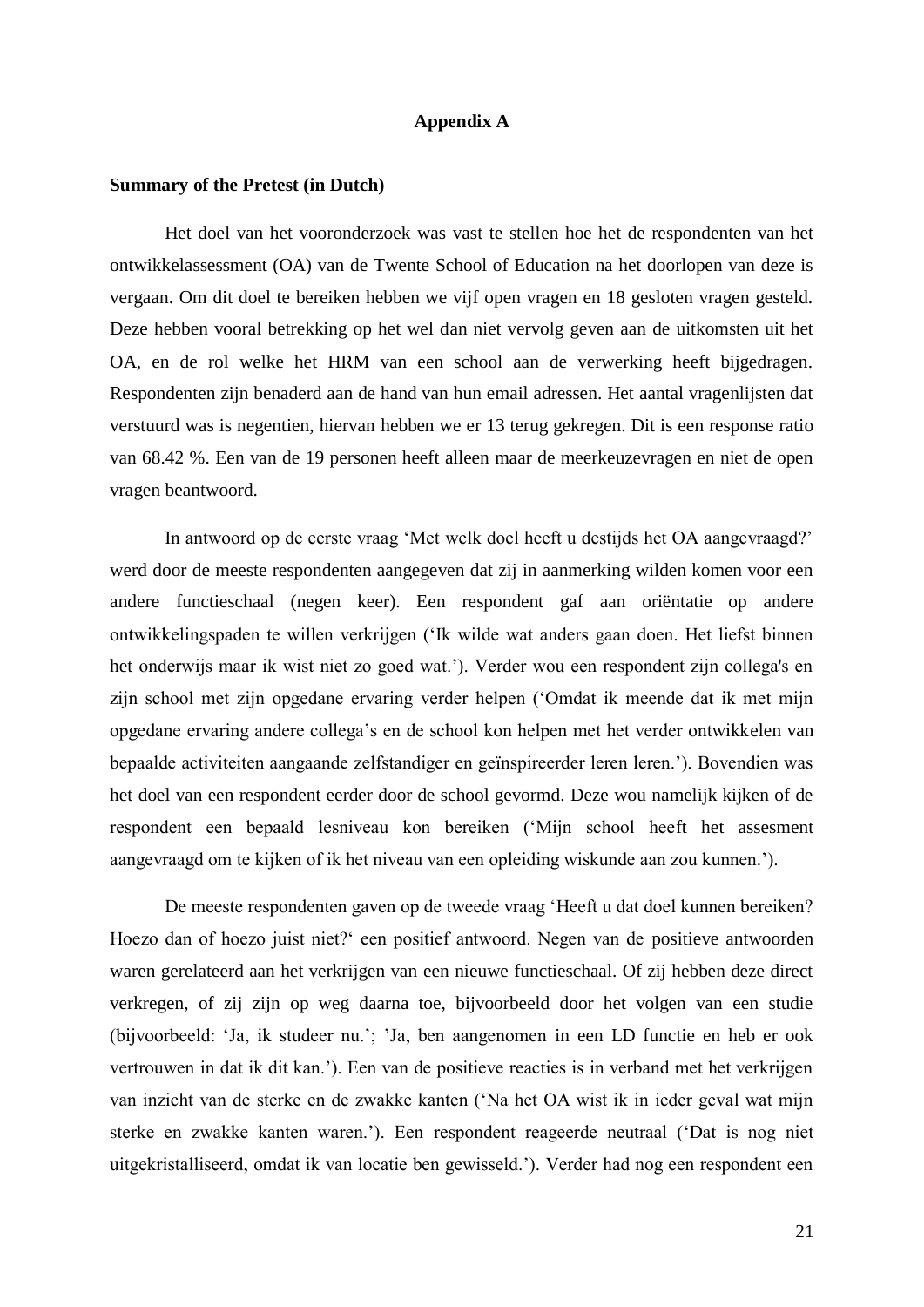negatieve reactie, namelijk dat de ongunstige uitslagen gebruikt worden zijn om hem naar de vroegere functieschaal terug te brengen ("Teamleider heeft de voor mij ongunstige uitslagen gebruikt om de LC terug te brengen naar de LB met bijbehorende salarisschaal. Ze heeft het helaas niet gebruikt om me te helpen met mijn 'tekortkomingen'.').

De antwoorden of de derde vraag "Welke factoren speelden volgens u mee in het wel/niet bereiken van uw doel?" waren heel divers. Negen respondenten gaven aan hun doel wel te hebben bereikt, drie van hun door zich op de eigen mogelijkheden, persoonlijke ontwikkeling en interesses te concentreren (bijvoorbeeld: "Door het OA wordt je teruggeworpen op jezelf en je eigen (on)mogelijkheden. Dit heeft mij geholpen richting te geven aan de verdere invulling van mijn loopbaan."; "Voor mij was wel belangrijk dat mijn ontwikkelpunten ook echt punten zijn waaraan ik zelf wil werken op dit moment."). Twee van hun door het opvolgen van de afspraken en uitkomsten uit het OA, twee van hun door hun kennisniveau over de opleiding, de werkzaamheden en hun persoonlijke vaardigheden, en een van hun door zijn jarenlange inzet naast lesgevende taken als personeelslid en zijn keuze om een coachopleiding te gaan volgen. Twee van de respondenten konden hun doel niet bereiken. Een van hun door de al eerder genoemde locatiewisseling een de tweede door een verkeerde inschatting van zijn teamleiding ("Verkeerde inschatting van de teamleider van mijn capaciteiten door gebrek aan vertrouwen en verkeerde waardering van mijn assessmentrapport. De voornamelijk positieve aspecten zijn niet verwerkt in het eindoordeel (alleen benoemd). Ik ben tijdelijk gestopt met mijn project."). De twee resterende respondenten hadden geen mening over de meespelende factoren van het wel of niet bereiken van hun doel.

Op de vierde vraag: "Hebben uw schoolleiding en/of de HR afdeling de uitkomsten uit het OA benut, en zo ja, op welke manier?" waren er vier verschillende antwoorden. De eerste antwoord van zes respondenten was positief. Maar de manieren waarop de uitkomsten benut werden zijn heel divers. De visies van de proefpersonen werden ondersteund en hun kwaliteiten benut. Verder werden scholingen en studies aangeboden (bijvoorbeeld: "Ik denk het wel, omdat mijn visie ondersteund wordt en er af en toe scholing is voor het team wat in deze zelfde lijn past."; "Ja, door mij te faciliteren om de studie te volgen."). Een ander antwoord was dat de uitkomsten van het OA te kennis genomen zijn (bijvoorbeeld: "De schoolleiding heeft er kennis van genomen."). Twee keer gaven de respondenten aan dat zij niet weten of de uitkomsten uit het OA benut zijn worden. Een respondent gaf aan dat de uitkomsten volgens hem niet benut zijn worden (bijvoorbeeld: "Volgens mij niet. Van onze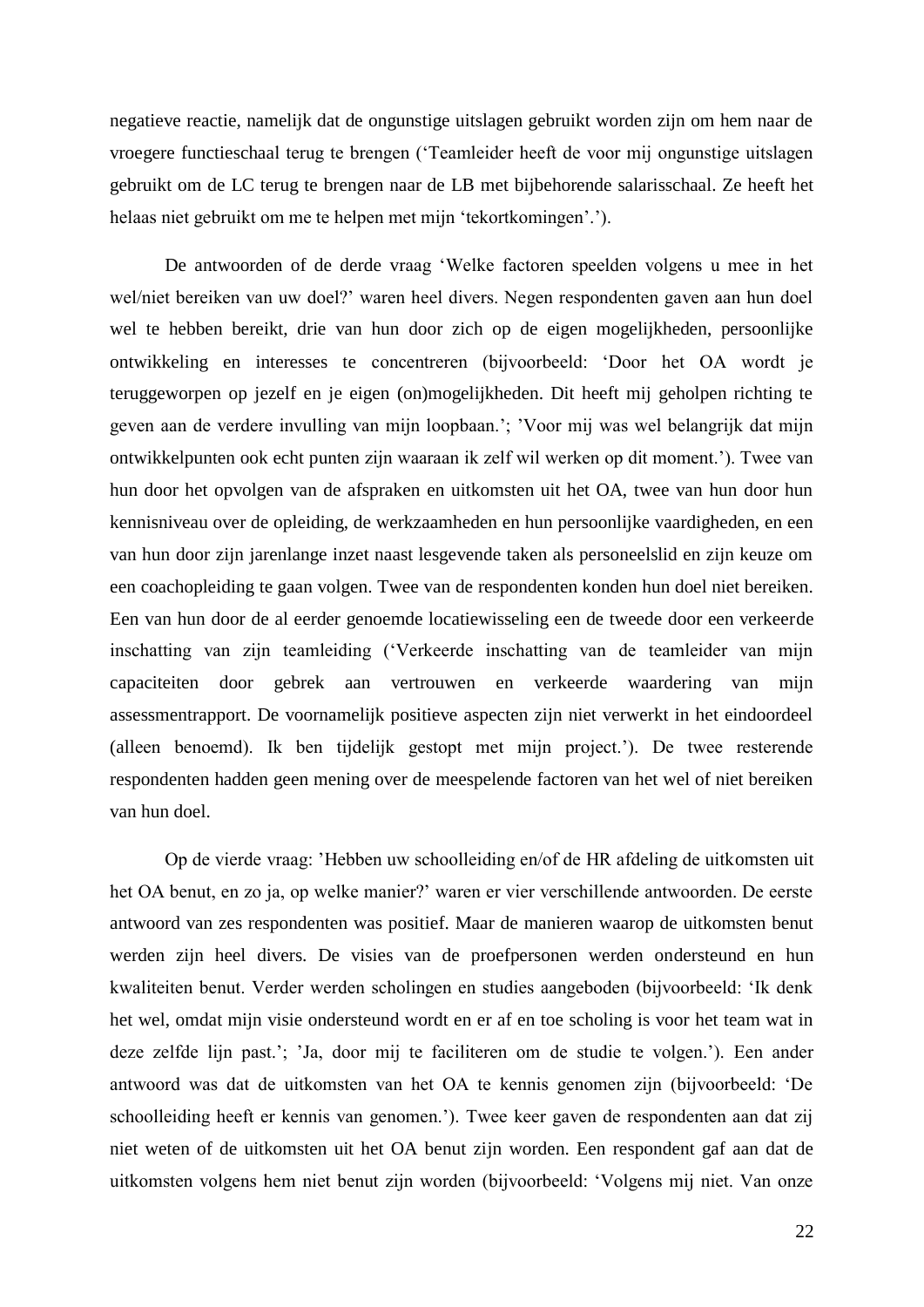groep die het assessment op die dag deed waren de uitslagen bizar slecht. Hieruit is afgeleid dat het assessment niet goed voor ons afgestemd was."). Bovendien gaf een respondent aan, zoals al eerder genoemd, dat de uitkomsten van het OA tegen hem gebruikt was ("Door teamleider tegen mij gebruikt worden.").

Op de vijfde vraag "Was het achteraf gezien de moeite waard om aan het OA deel te nemen? Hoezo dan of hoezo juist niet?" antwoorden de meeste respondenten bevestigend. Er zijn verschillende motieven voor deze antwoord. Het OA heeft de respondenten en hun werkgever inzicht in hun mogelijkheden en hun persoonlijkheid gegeven (bijvoorbeeld: "Ja, het was de moeite waard want ik weet nu wat ik zeker wel en zeker niet moet doen en waar ik nog aan moet werken"). Verder heeft het OA verwachtingen bevestigd ("Het OA heeft niet veel nieuws of verrassends gebracht, veel meer een bevestiging van verwachtingen. Desalniettemin is het erg plezierig om op deze wijze eens flink stil te staan bij hoe men in het werk staat."). Bovendien wordt er aangegeven dat zo een OA vaker had moeten worden doorlopen daarmee de respondenten geïnspireerd en up to date blijven werken. Een ander visie van respondenten was dat het grotendeels wel de moeite waard was om aan het OA deel te nemen, maar er ook nadelen waren. Het was een forse tijdsinvestering, vooral het portfolio (bijvoorbeeld: "Ja, het maken van een portfolio. Nee, grote tijdsinvestering."). Ook waren toetsen deels niet functioneel voor de doelgroep. Verder was het een goede mogelijkheid eens serieus over het werk en ideeën te spreken, maar de weerslag was niet zorgvuldig.

De drie voor ons verder onderzoek gekozen leraren hebben het volgende op de vijf open vragen geantwoord (deels door (...) geanonimiseerd):

|                                                                                      | Leraar School A                                                                                                                                                                                                                                                              | Leraar School B                                         | Leraar School C                                                                        |
|--------------------------------------------------------------------------------------|------------------------------------------------------------------------------------------------------------------------------------------------------------------------------------------------------------------------------------------------------------------------------|---------------------------------------------------------|----------------------------------------------------------------------------------------|
| Vraag 1<br>Met welk doel heeft u<br>destijds het OA<br>aangevraagd?                  | Binnen de beschrijving van de<br>functiemix van () mijn school<br>pasten mijn werkzaamheden<br>binnen de LC-schaal. Dit wilde<br>ik middels het OA aantonen.                                                                                                                 | Nieuwe functie LD                                       | Verkrijgen van een andere<br>functie in de schoolorganisatie.                          |
| Vraag 2<br>Heeft u dat doel<br>kunnen bereiken?<br>Hoezo dan of hoezo<br>juist niet? | Middels het OA heb ik mijn<br>doel bereikt. Hoewel mijn<br>leidinggevende pas in december<br>2010 officieel groen licht heeft<br>gegeven, omdat hij zeker wilde<br>weten dat de procedure goed<br>gevolgd was. Uiteraard gaat het<br>in werking met terugwerkende<br>kracht. | Ja het assesment was een<br>onderdeel van de procedure. | Ja, door het assessment heb ik<br>groen licht gekregen om die<br>functie te vervullen. |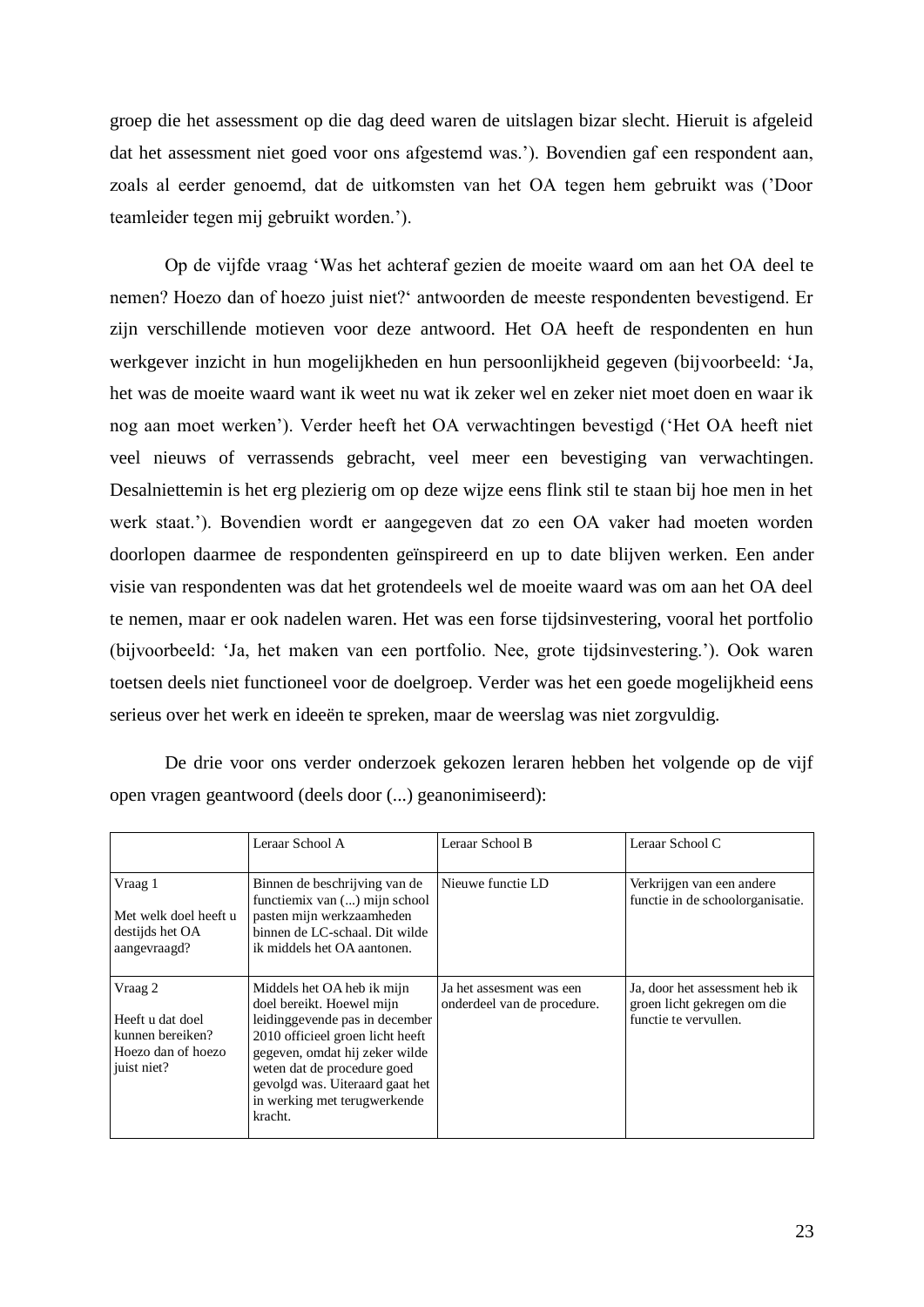| Vraag 3<br>Welke factoren<br>speelden volgens u<br>mee in het wel/niet<br>bereiken van uw doel?                                   | * De werkzaamheden die ik<br>verricht.<br>* Mijn kennis van zaken.<br>* Mijn opleidingen.<br>* De manier hoe ik mijzelf heb<br>gepresenteerd.                                                                                                                                                                                                                                                                                                                                                             | Voor mij was wel belangrijk dat<br>mijn ontwikkelpunten ook echt<br>punten zijn waaraan ik zelf wil<br>werken op dit moment. | Kennisniveau en persoonlijke<br>vaardigheden en eventueel een<br>uit het assessment komend<br>ontwikkel traject.                                                                                                      |
|-----------------------------------------------------------------------------------------------------------------------------------|-----------------------------------------------------------------------------------------------------------------------------------------------------------------------------------------------------------------------------------------------------------------------------------------------------------------------------------------------------------------------------------------------------------------------------------------------------------------------------------------------------------|------------------------------------------------------------------------------------------------------------------------------|-----------------------------------------------------------------------------------------------------------------------------------------------------------------------------------------------------------------------|
| Vraag 4<br>Hebben uw<br>schoolleiding en/of de<br>HR afdeling de<br>uitkomsten uit het OA<br>benut, en zo ja, op<br>welke manier? | Steeds vaker sturen ze ook<br>andere locaties naar mij toe<br>omtrent informatie rond ()<br>problematiek.                                                                                                                                                                                                                                                                                                                                                                                                 | Was een onderdeel van de<br>procedure.                                                                                       | Is wel de bedoeling, maar nog<br>niet gebeurd.                                                                                                                                                                        |
| Vraag 5<br>Was het achteraf<br>gezien de moeite<br>waard om aan het OA<br>deel te nemen? Hoezo<br>dan of hoezo juist<br>niet?     | Deelname aan het OA was<br>absoluut de moeite waard. Ten<br>eerste heb ik mijn doel bereikt.<br>Ten tweede vond ik het<br>leerzaam dat er objectief naar je<br>werkzaamheden wordt<br>gekeken. Mijn leerpunt om<br>abstracter te formuleren pak ik<br>serieus op en ik zie<br>vooruitgang. Ook de tip om<br>colums in het () te schrijven<br>vond ik een leuke tip. Het gaf<br>toch aan dat ik met een speciale<br>doelgroep werk en daar ook iets<br>over kan vertellen waar een<br>ander van kan leren. | Ja het gaf bevestiging en<br>inzicht.                                                                                        | De moeite waard, omdat het<br>enerzijds mijn werkgever<br>inzicht geeft in mijn<br>vaardigheden, en het anderzijds<br>mijzelf een beeld geeft (naast<br>hetgeen ik al wel wist) over<br>mijn sterke en zwakke punten. |

Op de meerkeuzevragen, welke het formaat van een Likert Scale hadden met scores van een tot vijf (1 = sterk oneens, 2 = oneens, 3 = neutraal, 4 = eens, 5 = sterk eens), hebben in totaal 13 personen geantwoord. Op sommige vragen zijn maar 12 antwoorden verkregen. Wij hebben voor elk vraag het gemiddelde uitgerekend en achter de betreffende vraag in de onderstaande tabel afgebeeld:

|                | Vraag:                                                                            | Gemiddelde |
|----------------|-----------------------------------------------------------------------------------|------------|
|                |                                                                                   | score      |
|                | De deelname aan het OA ondersteunt mijn persoonlijke ontwikkeling.                | 3,2        |
| $\overline{2}$ | In het OA zijn mijn relaties met mensen sprekend getypeerd.                       | 3,5        |
| 3              | In het OA is mijn manier om te denken sprekend getypeerd.                         | 3,4        |
| $\overline{4}$ | In het OA zijn mijn toenmalige gevoelens en emoties sprekend getypeerd<br>worden. | 3,4        |
| 5              | Ik vertrouw op de uitkomsten van het OA.                                          | 3,8        |
| 6              | Ik voelde me op mijn gemak in de contacten met de assessoren van het ACT.         | 4,5        |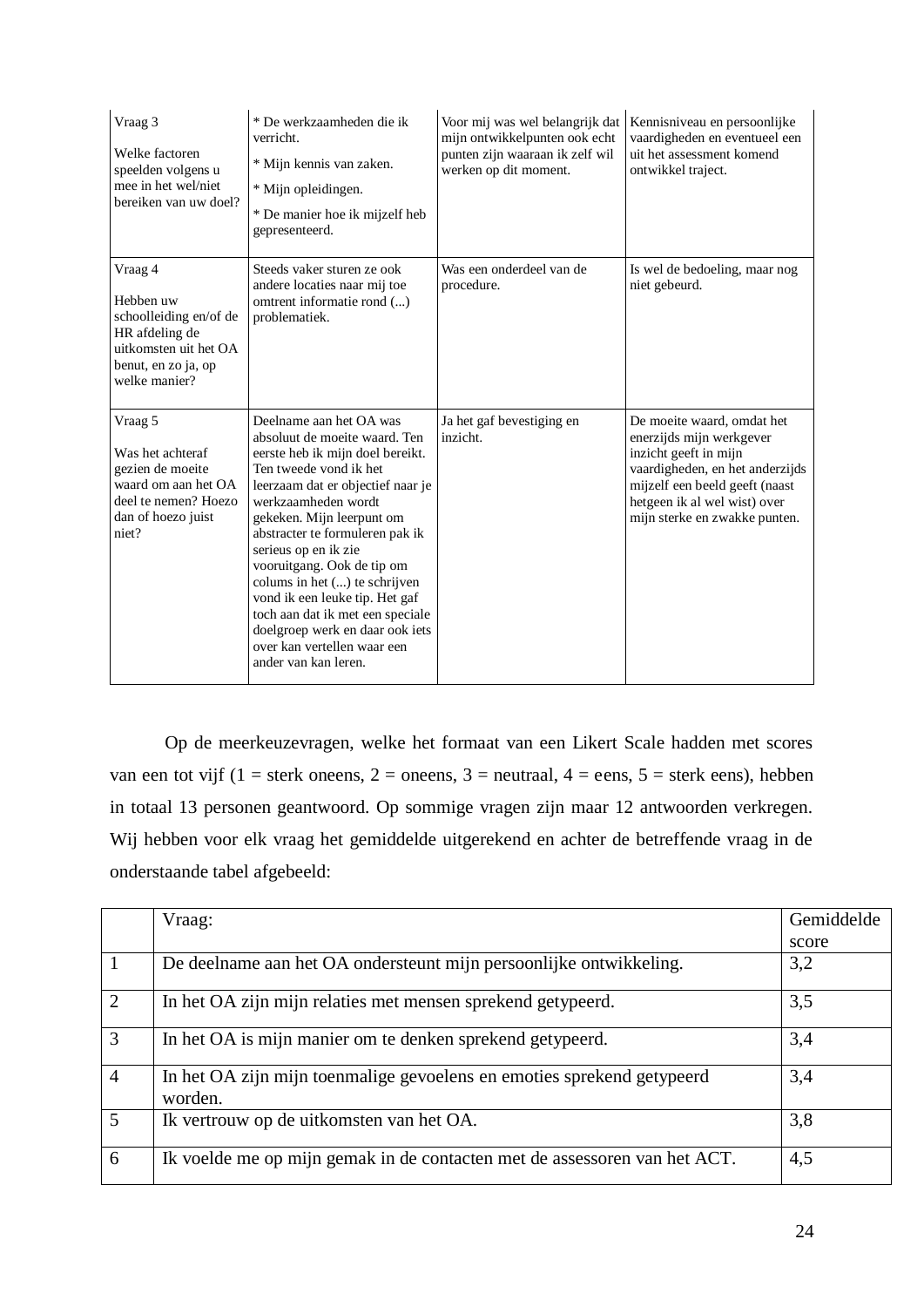| $\overline{7}$ | Het OA van het ACT heeft mij met mijn loopbaanontwikkeling geholpen.                                               | 3,3 |
|----------------|--------------------------------------------------------------------------------------------------------------------|-----|
| 8              | Het portfolio is een waardevol instrument in het assessment.                                                       | 3,9 |
| 9              | De persoonlijkheidsvragenlijst is een waardevol instrument in het assessment.                                      | 3,8 |
| 10             | De capaciteitentest is een waardevol instrument in het assessment.                                                 | 2,9 |
| 11             | Het interview is een waardevol instrument in het assessment.                                                       | 4,5 |
| 12             | Ik vond het moeilijk om alle vragen van het OA eerlijk te beantwoorden.                                            | 1,6 |
| 13             | Ik zou het OA van het ACT aan andere mensen adviseren.                                                             | 3,5 |
| 14             | Het assesssmentrapport is een goede weergave van mijn professionele<br>kwaliteiten.                                | 3,5 |
| 15             | Het OA heeft mij geholpen een duidelijk beeld van de nieuw te vervullen functie<br>binnen de school te verkrijgen. | 3,1 |
| 16             | Met het scholingsadvies kan ik mijn professionele ontwikkeling verder invullen.                                    | 3,6 |
| 17             | Ik heb het assessmentrapport met mijn schoolleiding besproken t.a.v. mijn<br>verdere ontwikkeling.                 | 3,2 |
| 18             | In overleg met de schoolleiding heb ik een begin gemaakt met de<br>Scholingsactiviteiten.                          | 3,0 |

Opvallend zij de antwoorden op de vragen zes, elf en twaalf. De proefpersonen

voelden zich boven het gemiddelde op hun gemak in de contacten met de assessoren va het ACT en vonden vooral het interview een waardevol instrument van het OA. Bovendien waren zij met de stelling: 'Ik vond het moeilijk om alle vragen van het OA eerlijk te beantwoorden' duidelijk niet eens. De rest van de vragen werd neutraal tot bevestigend beantwoord.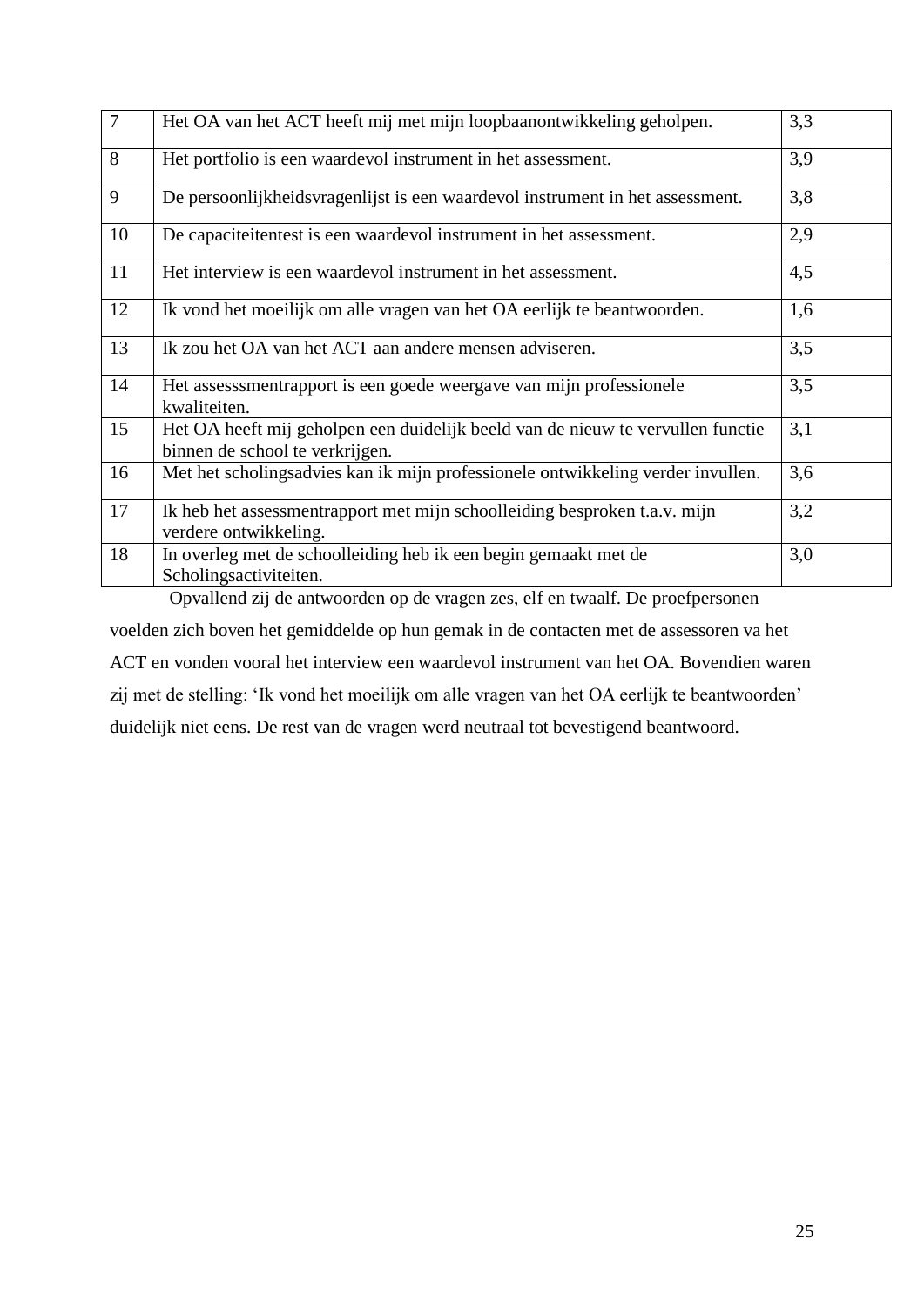#### **Appendix B**

#### **Guideline-Based Interview**

(The (1) stands for a question of the recent study and a (2) for a question of the related study)

Research question recent study (1):

*To which extent is consensus between the involved actors concerning to possibilities of professional development present?*

#### Research question related study (2):

*In how far does a consensus among human resources management, headmasters and teachers at school exist on job satisfaction of teachers in matters of the functiemix and other possible factors?*

#### Guideline-based interview:

- Do you think that the job as a teacher is attractive enough?  $(1+2)$ 

- Why?
- What can be changed?
- Does motivation (extrinsic or intrinsic) play a role in professional development? (1)
	- Process-related professional development: desire to change position, always reaching a higher level of external career
	- Content-related professional development: desire to always improve the way of working
- On which professional development possibilities have you self took part? (1)
	- What was the effect?
	- Do you think that you have learned the important details of your job only through courses or also through informal learning in every-day situations?
	- Or was even the combination crucial?

-Do you think that professional development increases the attractiveness of the teacher  $job?(1)$ 

- In how far can, according to you, HRM at a school contribute to the job satisfaction of teachers?(2)

- In which role do you see the HRM at school? (2)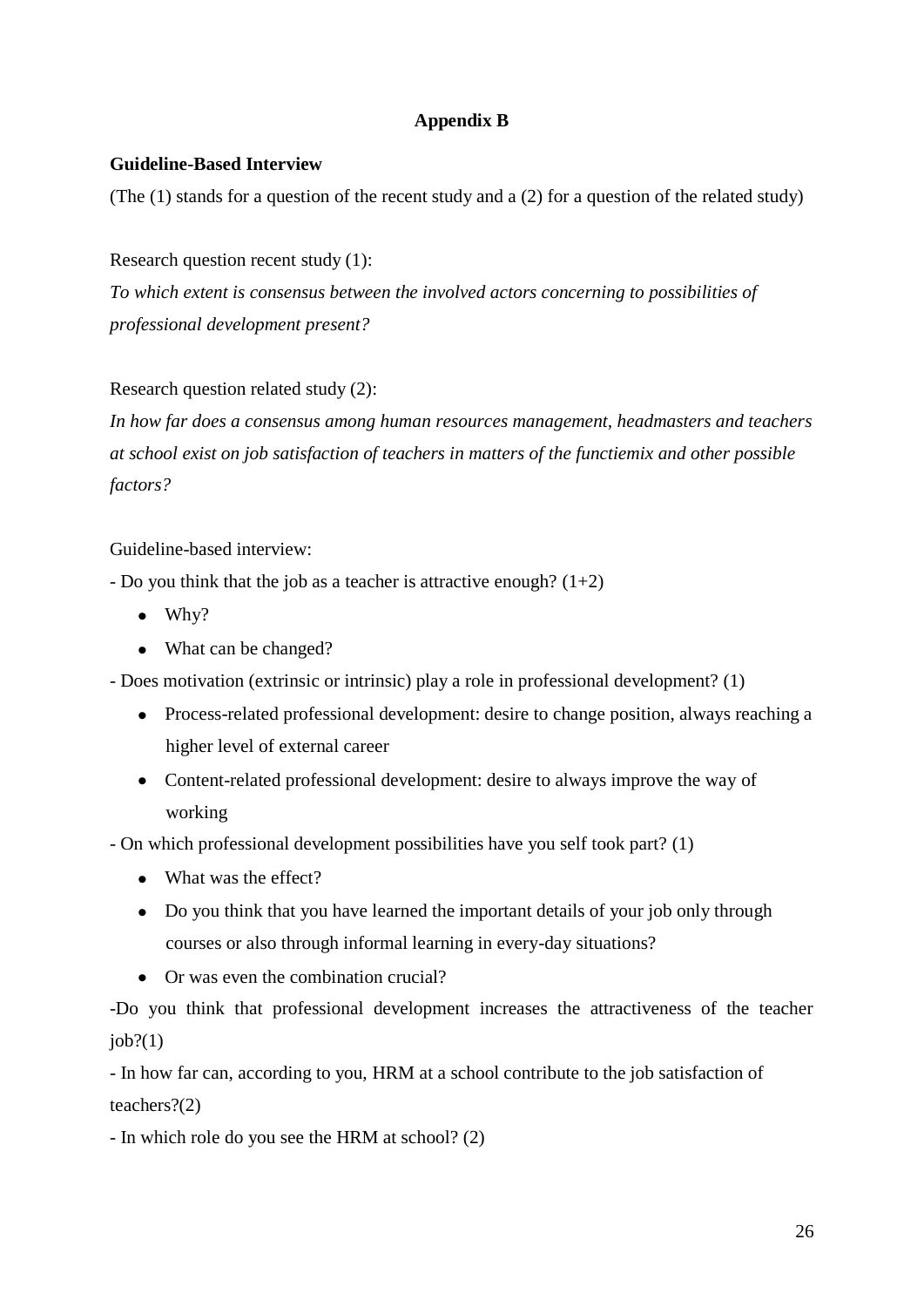- What do you think about the recently introduced "functiemix"? (positive or negative for the educational system?) (2)

- How do teachers, headmaster and HRM have to increase attraction of the teachers" job?  $(1+2)$ 

Do they share a vision or does it differs in an important way?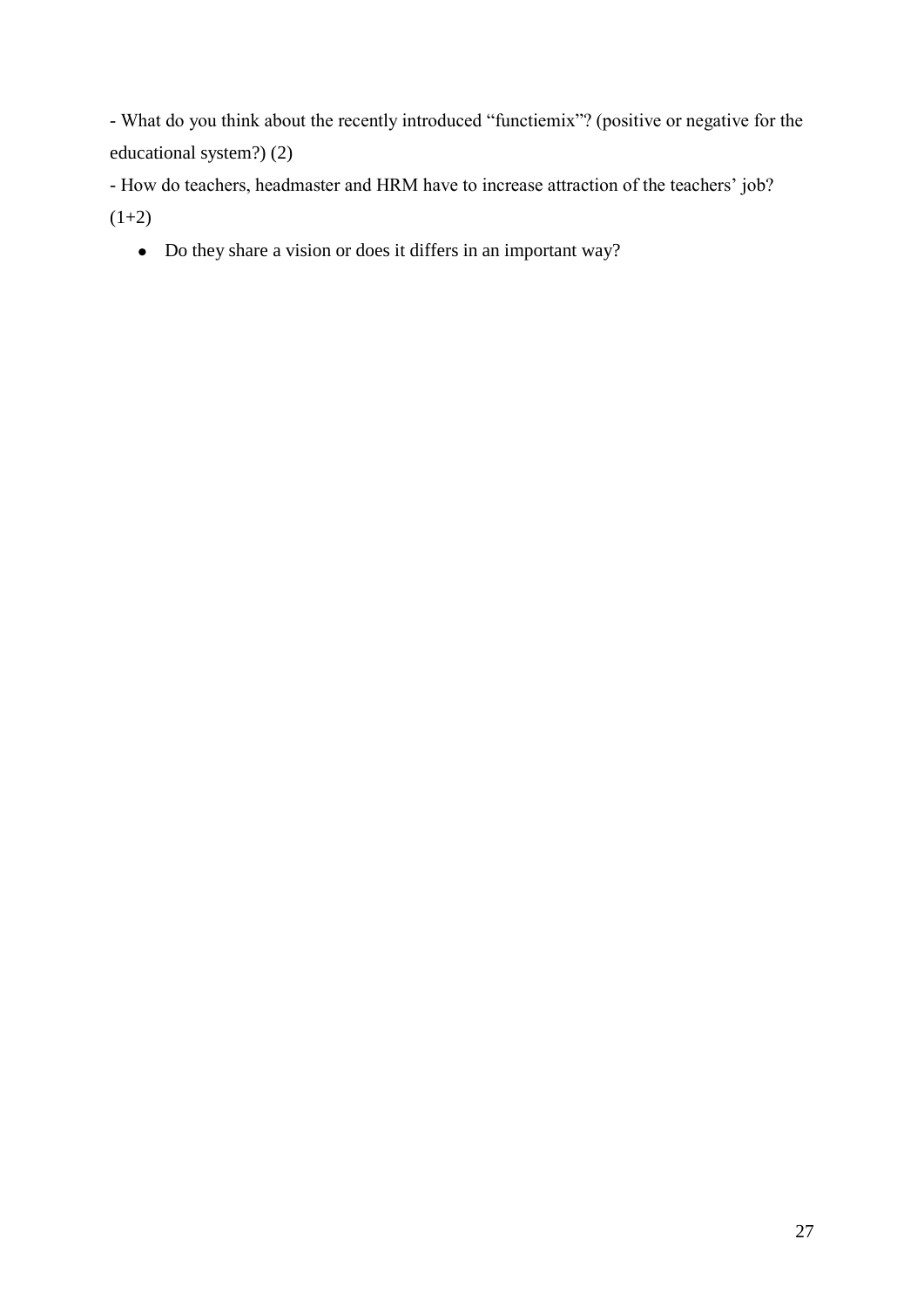### **Appendix C**

### **Table with Results of the Main Study**

(Variables are marked with (\*) are analyzed in the results section)

| Variable                    | <b>Teacher School B</b>  | <b>HRM</b> Professional       | Headmaster                             | Teacher School C            | <b>HRM</b> Professional         | Headmaster                   |
|-----------------------------|--------------------------|-------------------------------|----------------------------------------|-----------------------------|---------------------------------|------------------------------|
|                             |                          | School B                      | School B                               |                             | School C                        | School C                     |
| 1: Motivational             | <b>Intrinsic</b>         | <b>Intrinsic</b>              | Intrinsic &                            | Intrinsic(need              | <b>Intrinsic</b>                | <b>Intrinsic</b>             |
| basis of                    | motivated                | motivated                     | extrinsic                              | drive)                      | motivated                       | motivated                    |
| professional                | towards                  | towards                       | motivated                              | &Extrinsic(mone             | towards                         | towards                      |
| development                 | possibilities of         | possibilities of              | towards                                | y) (staying                 | possibilities of                | possibilities of             |
| (intrinsic/extrinsi         | pro. development         | prof. development             | possibilities of                       | satisfied)                  | prof. development               | prof.                        |
| $c)$ (*)                    | (likes)                  | (teachers want to             | prof. development                      | motivated                   | (like to have other             | development                  |
|                             | development and          | work with                     | (teachers want to                      | towards<br>possibilities of | tasks than                      | (want to deliver             |
|                             | has drive to<br>fulfill) | pupils/for pupils)            | develop but<br>motivation must         |                             | teaching)                       | good work)                   |
|                             |                          |                               | be excited)                            | prof. development           |                                 |                              |
|                             |                          |                               | <b>Extrinsic</b>                       |                             |                                 |                              |
|                             |                          |                               | motivation                             |                             |                                 |                              |
|                             |                          |                               | (Money) needed                         |                             |                                 |                              |
|                             |                          |                               | as reward for                          |                             |                                 |                              |
|                             |                          |                               | $d$ evelopment $\rightarrow$           |                             |                                 |                              |
|                             |                          |                               | Not everybody                          |                             |                                 |                              |
|                             |                          |                               | needs this! But                        |                             |                                 |                              |
|                             |                          |                               | helps by                               |                             |                                 |                              |
|                             |                          |                               | everybody.                             |                             |                                 |                              |
| 2: Amount of                | Combination.             | Combination.                  | Combination.                           | Combination.                | Combination.                    | <b>Combination:</b>          |
| control of the              | Beginning:               | Depends on                    | Education                              | Need to link                | Beginning with                  | First schooling,             |
| teacher on                  | intuition, than: do      | personal style.               | combined with                          | theory towards              | schooling, than                 | than situation in            |
| professional                | I act well?              | Focus on                      | research $\rightarrow$                 | practice (Meta              | linkage with                    | school where                 |
| development                 | (formal)                 | importance of<br>informal     | connect learned<br>topics & work.      | cognition)                  | workplace and<br>feedback.      | you remember<br>learned      |
| (formal/informal)<br>$(*)$  |                          | possibilities                 | Mostly learning in                     |                             | Formal important:               | strategies.                  |
|                             |                          | High level: focus             | everyday                               |                             | hard to break                   |                              |
|                             |                          | on formal                     | situation.                             |                             | routine.                        |                              |
|                             |                          | possibilities                 | Important: forced                      |                             |                                 |                              |
|                             |                          |                               | to critical view                       |                             |                                 |                              |
|                             |                          |                               | towards routine                        |                             |                                 |                              |
|                             |                          |                               | (formal                                |                             |                                 |                              |
|                             |                          |                               | possibilities of                       |                             |                                 |                              |
|                             |                          |                               | development)                           |                             |                                 |                              |
| Integration of              |                          | Conversation                  | <b>Practical</b>                       | <b>Support</b> and          | Applying of                     |                              |
| formal and                  |                          | with teachers                 | apprenticeship                         | facilitation.               | theory and giving               |                              |
| informal                    |                          | (what form do                 | with research                          |                             | feedback in                     |                              |
| professional<br>development |                          | they want?),<br>learning from | within school                          |                             | everyday<br>situations.         |                              |
|                             |                          | other schools.                |                                        |                             |                                 |                              |
|                             |                          | coupling of                   |                                        |                             |                                 |                              |
|                             |                          | teachers in own               |                                        |                             |                                 |                              |
|                             |                          | school.                       |                                        |                             |                                 |                              |
| 3: Influence of             | Prof.                    | Prof. development             | Perspective of                         | Depends on                  | Perspective of                  | Money is very                |
| professional                | development:             | must be there!                | career                                 | importance for              | career                          | important, but               |
| development on              | important to             | <b>Important for</b>          | development is                         | teacher.                    | development is                  | no control over.             |
| attractiveness of           | fulfill oneself.         | whole school                  | important                              |                             | motivating                      | Work of                      |
| the teacher job             | For every person         | (teacher/pupil).              | (particularly by                       |                             | (by choice of job)              | teachers must be             |
| $(*)$                       | the importance           |                               | choice of job after                    |                             | Prof. development               | based on                     |
|                             | differs.                 |                               | apprenticeship)                        |                             | important (also                 | specific                     |
|                             | <b>Important for</b>     |                               | <b>Importance for</b>                  |                             | expect it from                  | situation/phase              |
|                             | pupils.                  |                               | pupils: Indirect.                      |                             | your pupils)                    | of life.                     |
|                             |                          |                               | Getting aware of<br>learning processes |                             | <b>Important for</b><br>pupils. | Image of<br>education has to |
|                             |                          |                               | and variation.                         |                             |                                 | improve.                     |
|                             |                          |                               |                                        |                             |                                 |                              |
| Improvement of              | Listening to needs       | Listening to needs            | <b>Higher</b>                          | Focus on human              | Staying more up                 | More money for               |
| attraction.                 | of teachers              | of teachers                   | educational level                      | aspect instead of           | to date with                    | education $\rightarrow$      |
|                             |                          | Offer possibilities           | and possibilities                      | money                       | improvements                    | smaller classes              |
|                             |                          | of development                | of development                         |                             | (ICT, working                   |                              |
|                             |                          |                               |                                        |                             | conditions)                     |                              |
|                             |                          |                               | Appreciation                           |                             |                                 |                              |
|                             |                          |                               |                                        |                             | Always possible                 |                              |
|                             |                          |                               |                                        |                             | (limited by<br>restriction)     |                              |